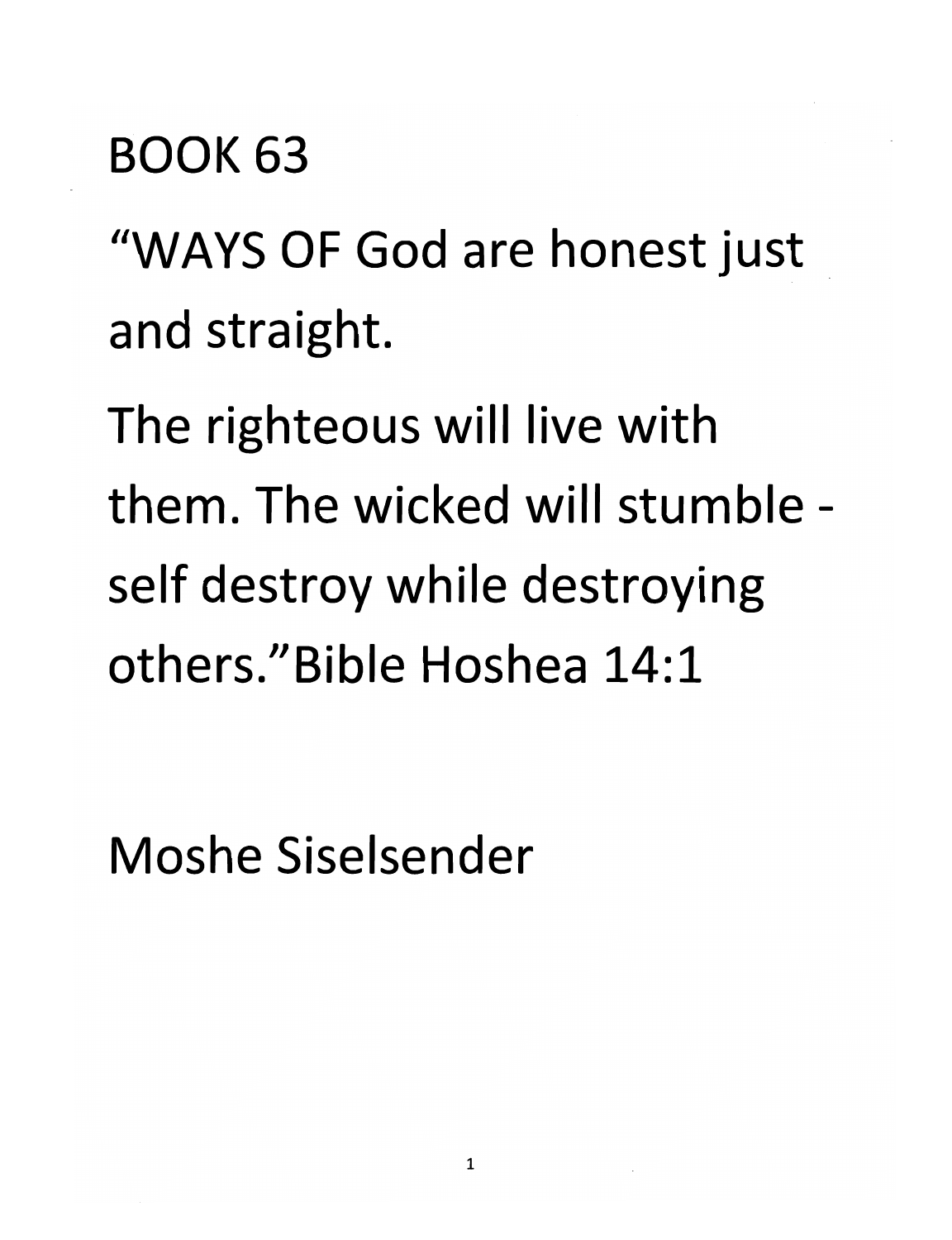#### *Yeshorim darkai Jfas|em tzadikim ualchu bom verashoim yikoshlu bom*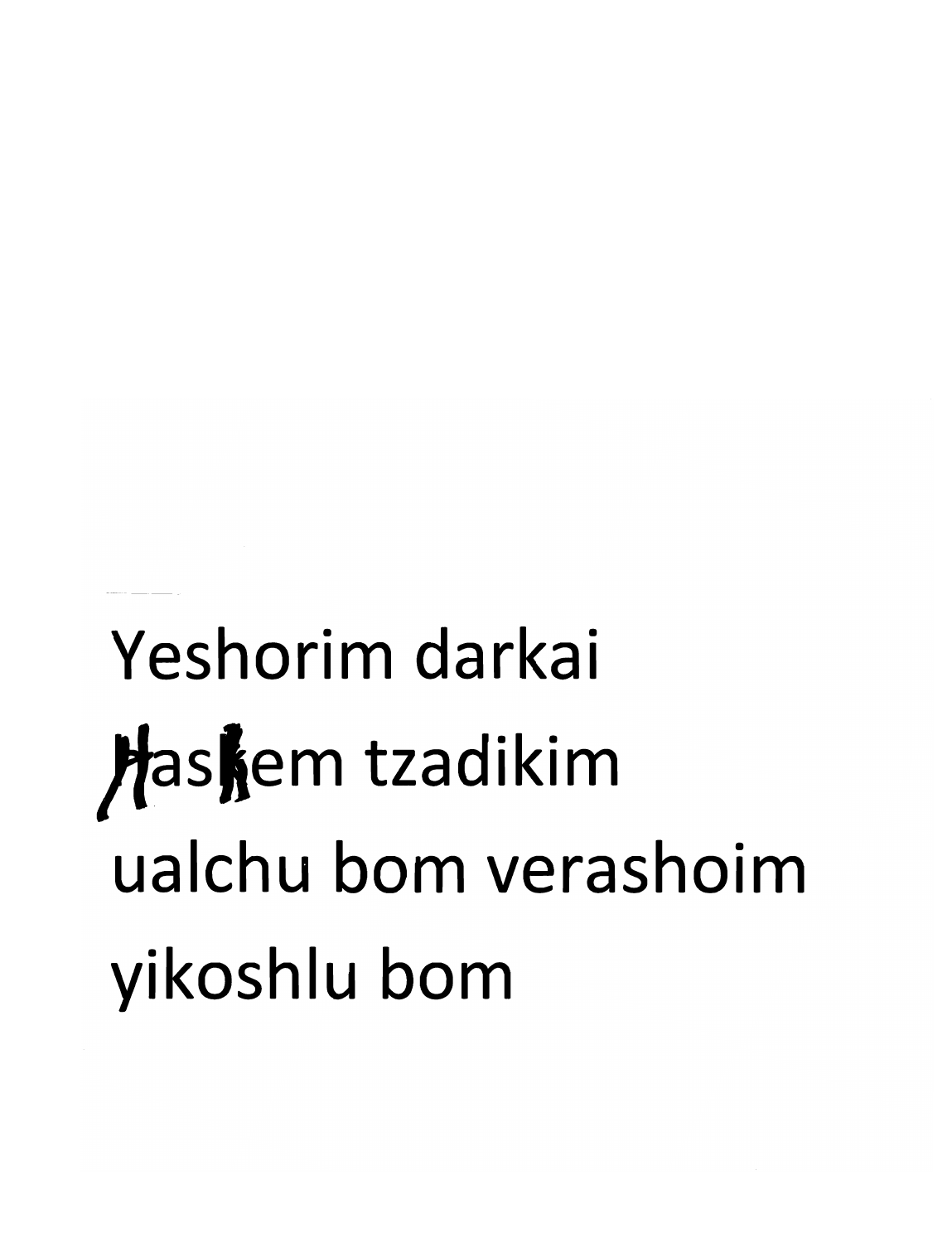*The most famous widely read Book is the Bible. The Jewish Bible is the inspiration for 3 religions Judaism Christianity Islim.*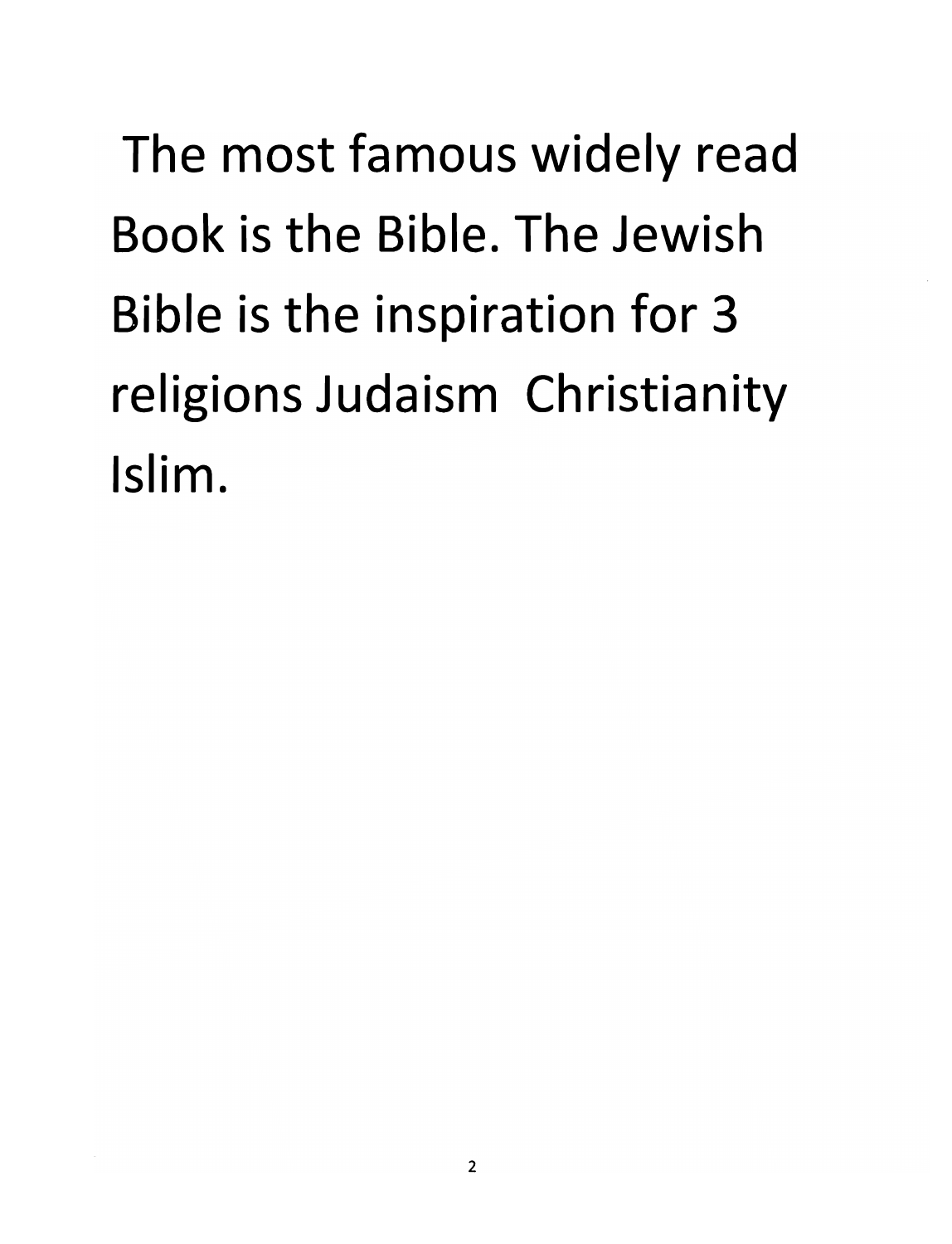*For the last 4 thousand years men not GOD -have been the custodians of the Bible.*

*Judaism believes that God 4000 YEARS AGO REVEALED THE Torah privately to Adam Noah*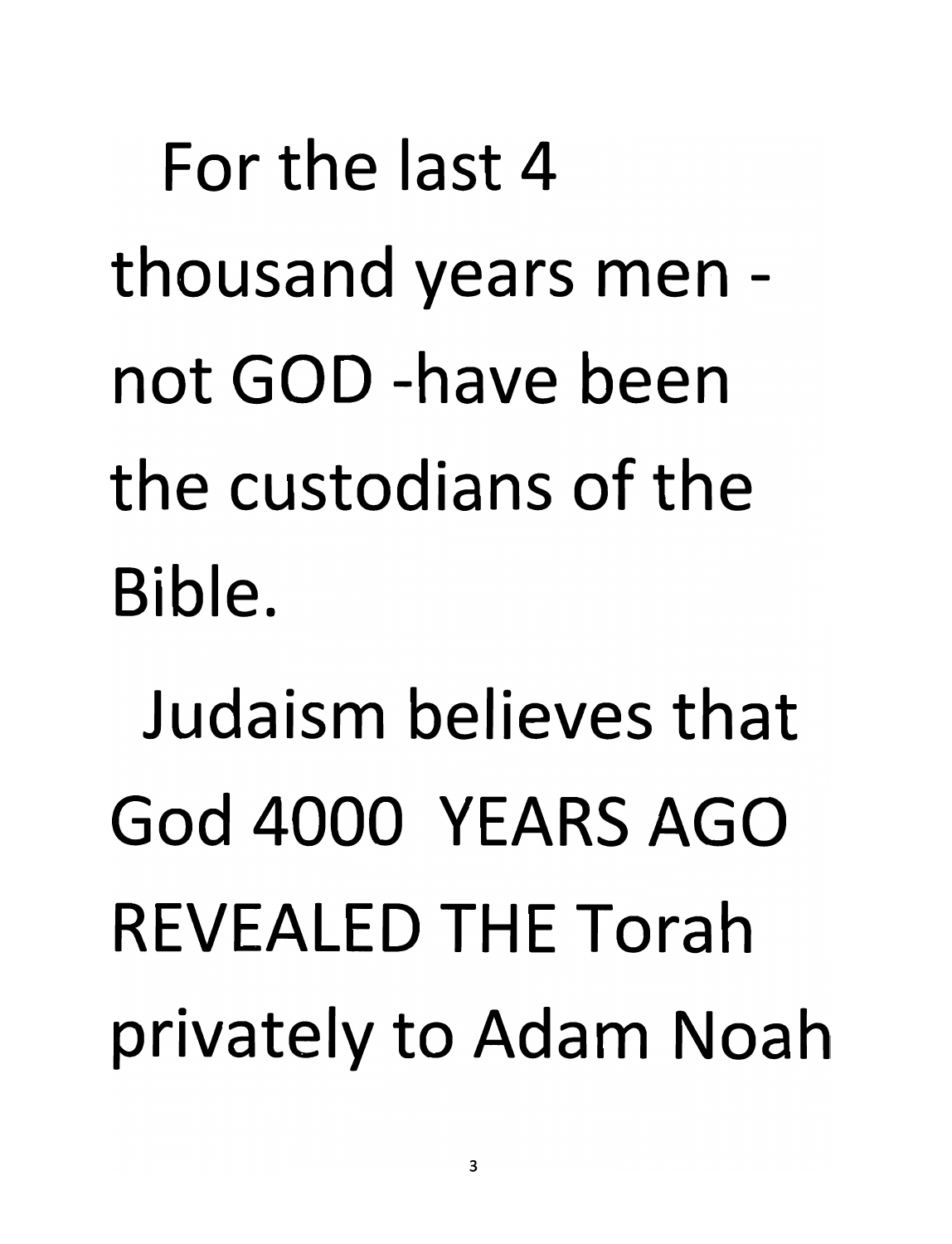*Shem Abraham Isaac Jacob SARAH Rebecca Leah and Rachel Moses Aaron and Mirriam . All these people observed the Torah the civil criminal laws obligated all society to observe and the Jewish*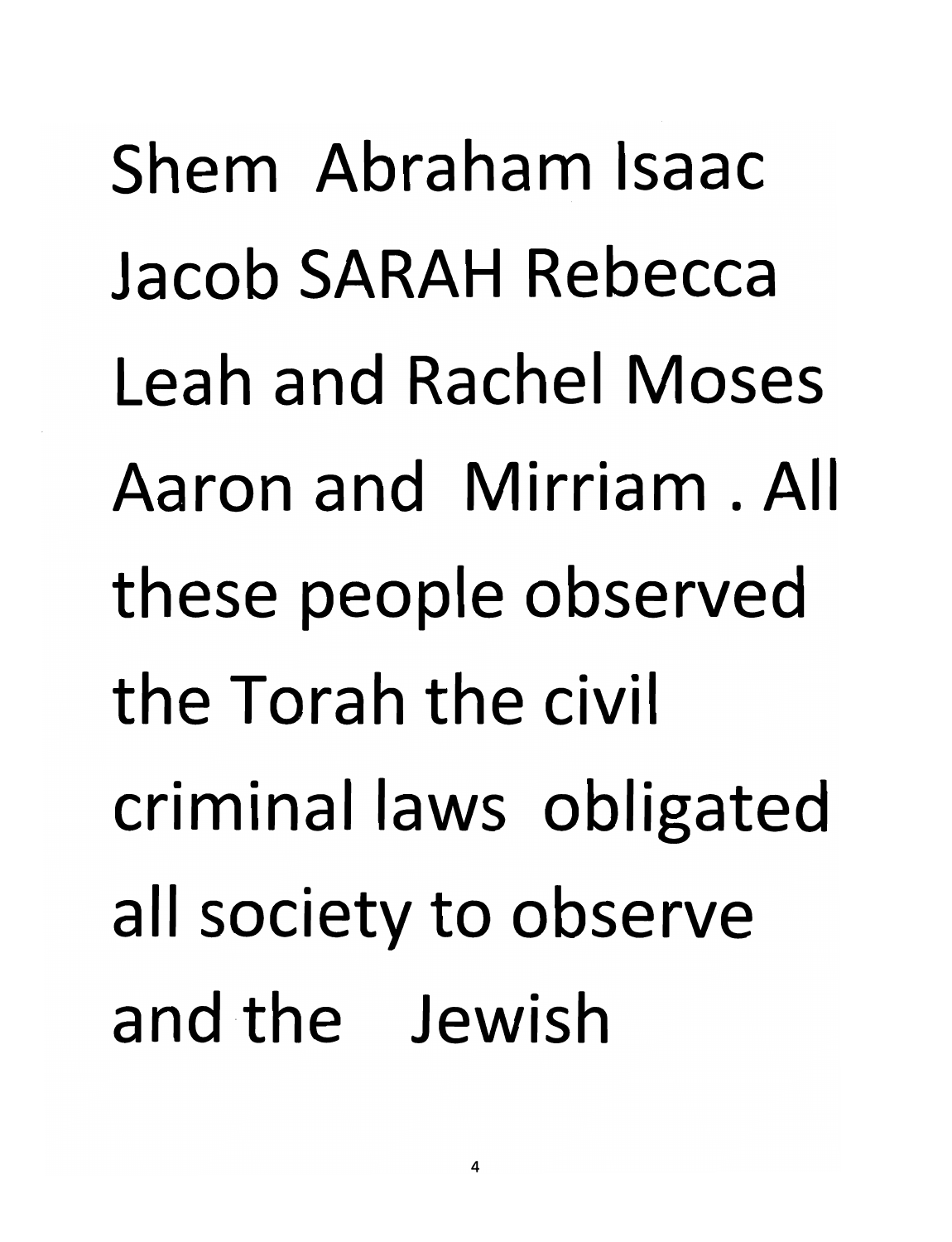*rituals-the Chukim before it was publically given at Mount Sinai 3400 years ago. Then the Chukim the Jewish rituals - Kosher laws Sabbath Holiday laws prayer laws tefillin Tzitzis sukah lulov esrog*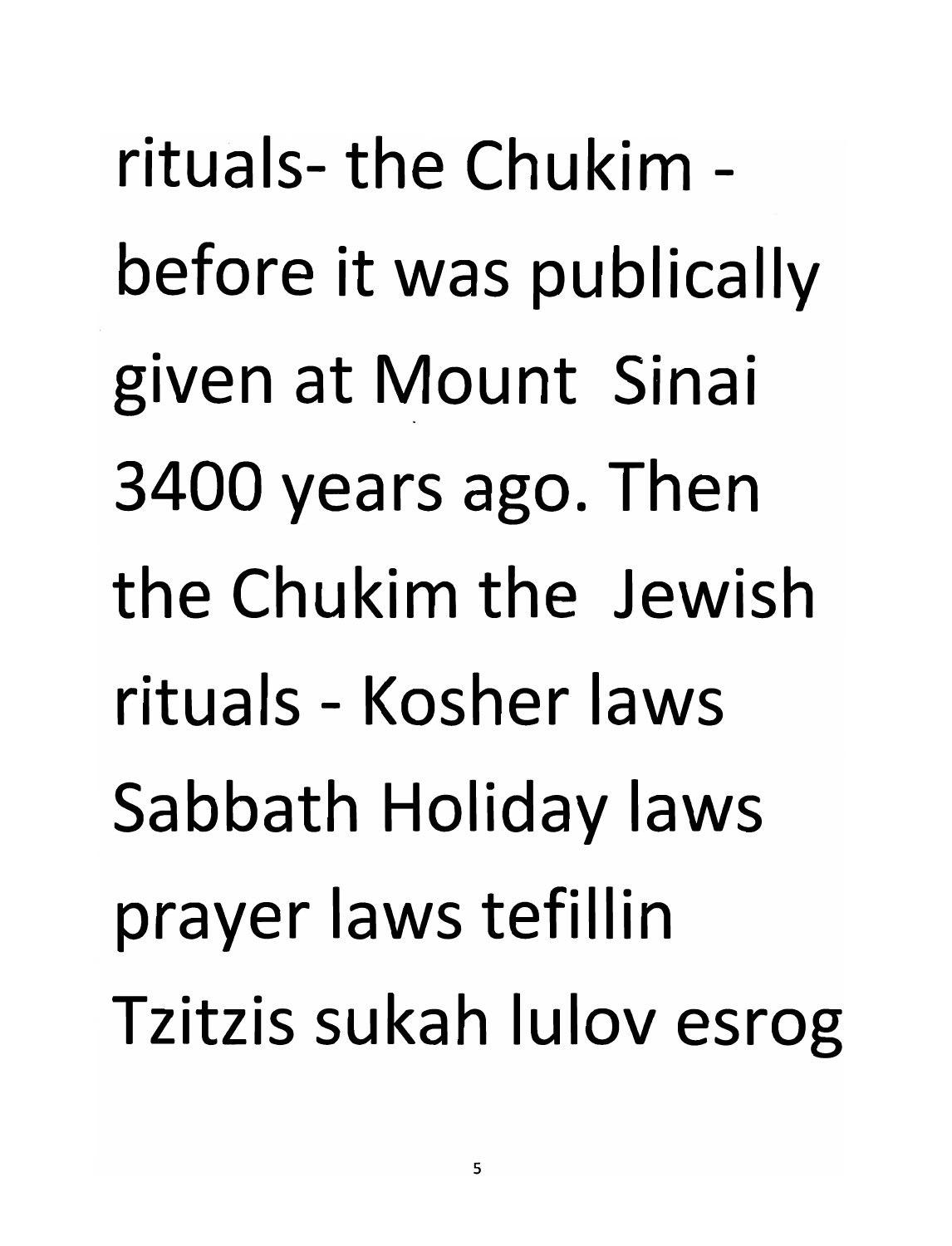*fasting circumcision taharot mishpocho purity sanctity laws sexual marriage laws became obligatory only for Jews. All civil moral ethica laws passed by each country state to run*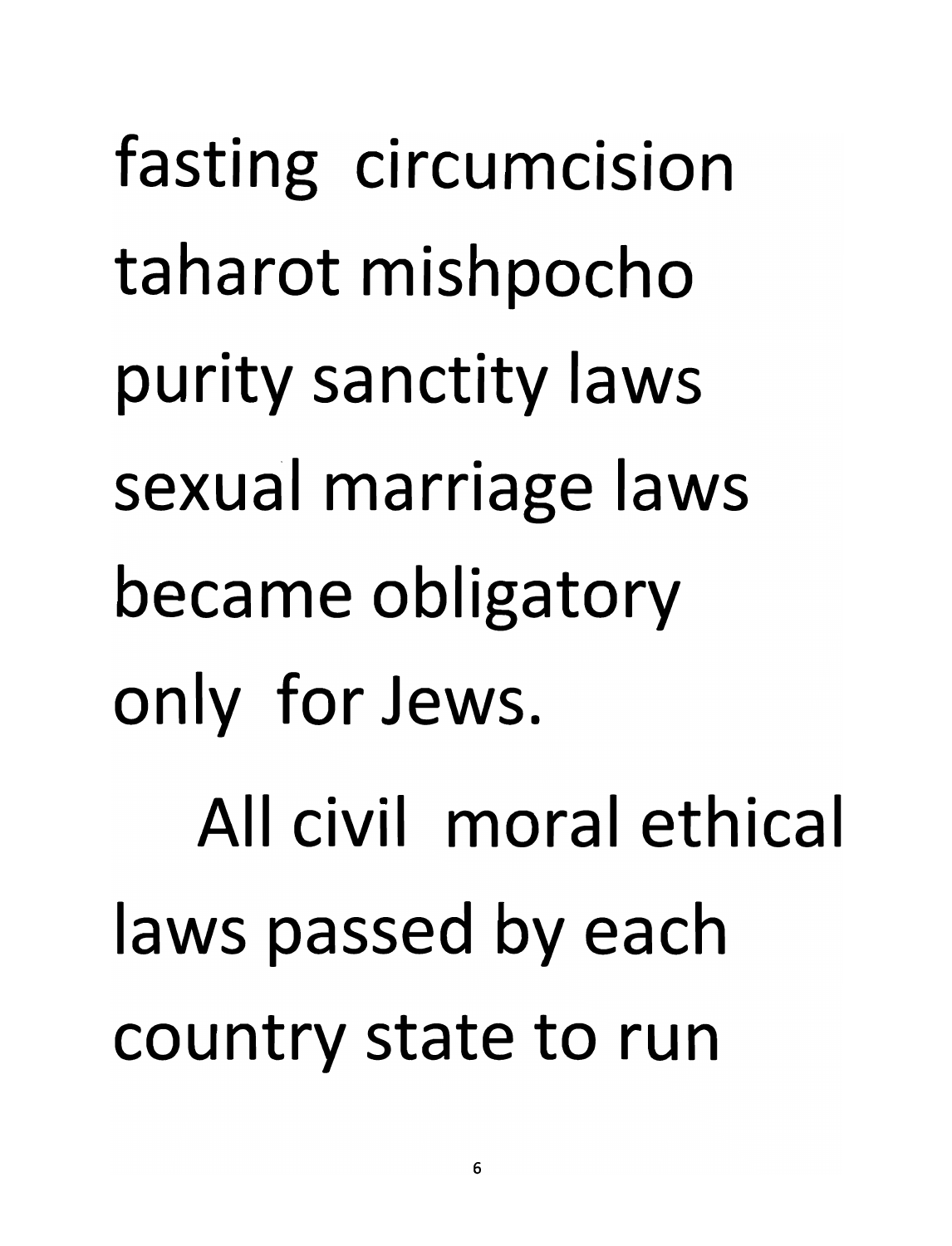*and keep order in their states for all people in their jurisdiction were mandatory since Adam-FOR ALL HUMANS JEWS AND NON JEWS.*

*All laws have the sanction of GOD.*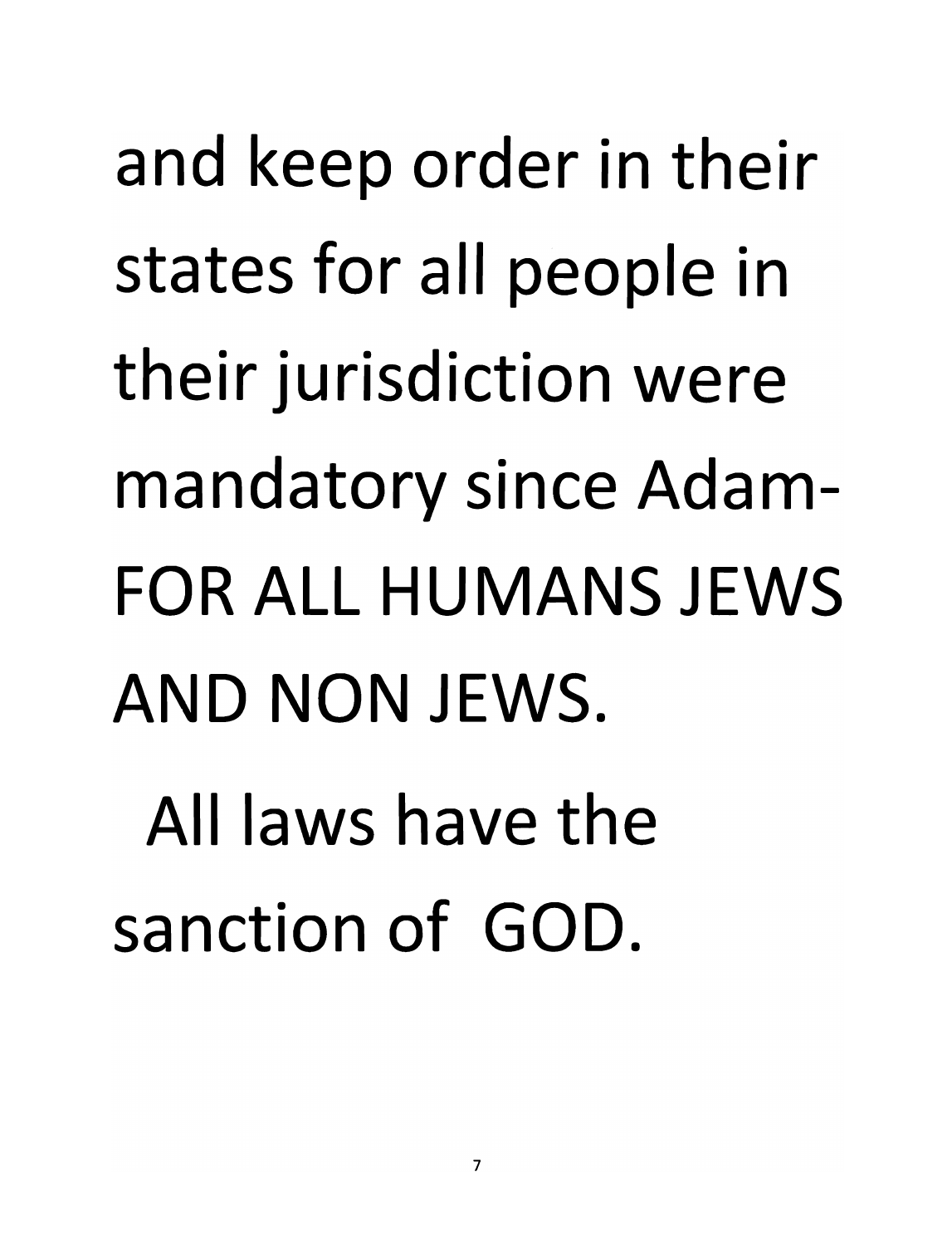Religion is like fire. It can be used for good. Religion can also be misused and religion can be the source of all evil. The Communist maniofesto focuses on this theme . Religion as misused for 2000 years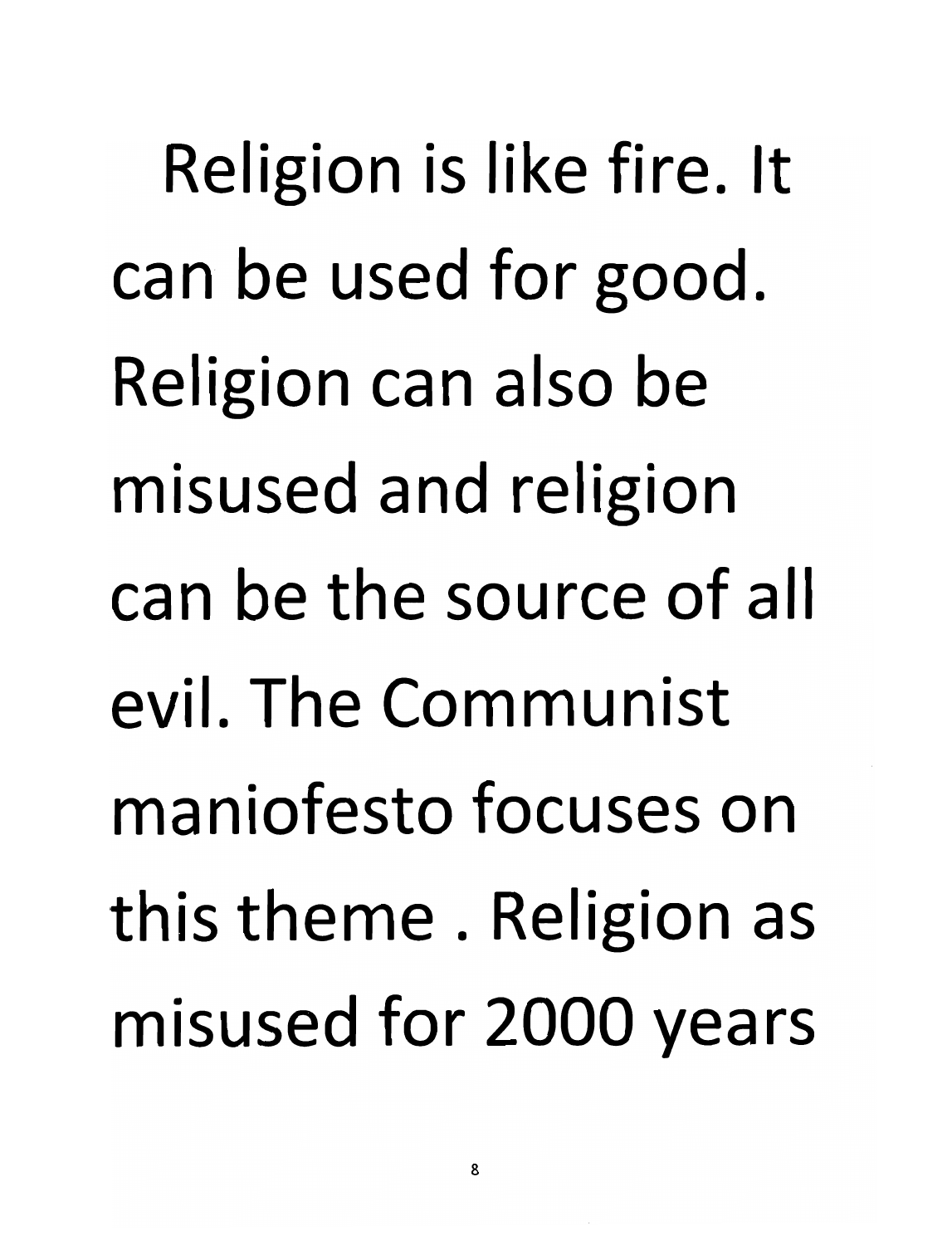by the Catholic and Protestant Churches was misused to slumber trusting minds that the Church leaders were the messengers the vicars of Christ on earth or the rightful representatives of the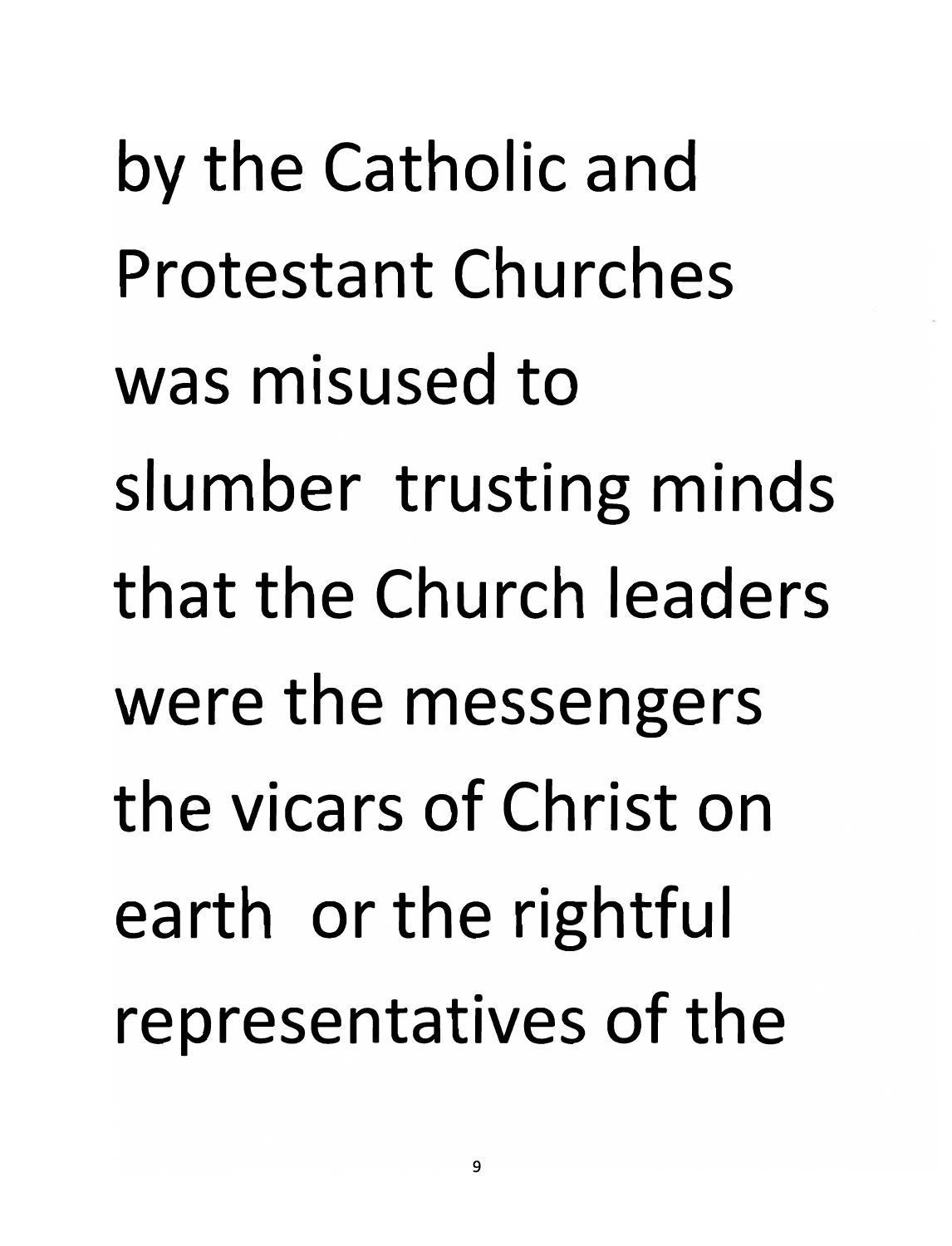Prophet on earth to preach the ways of Islim. By blinding the multitudes and having them elect to die for the greater glory of God. " God is great Allah akbar" they would instantaneously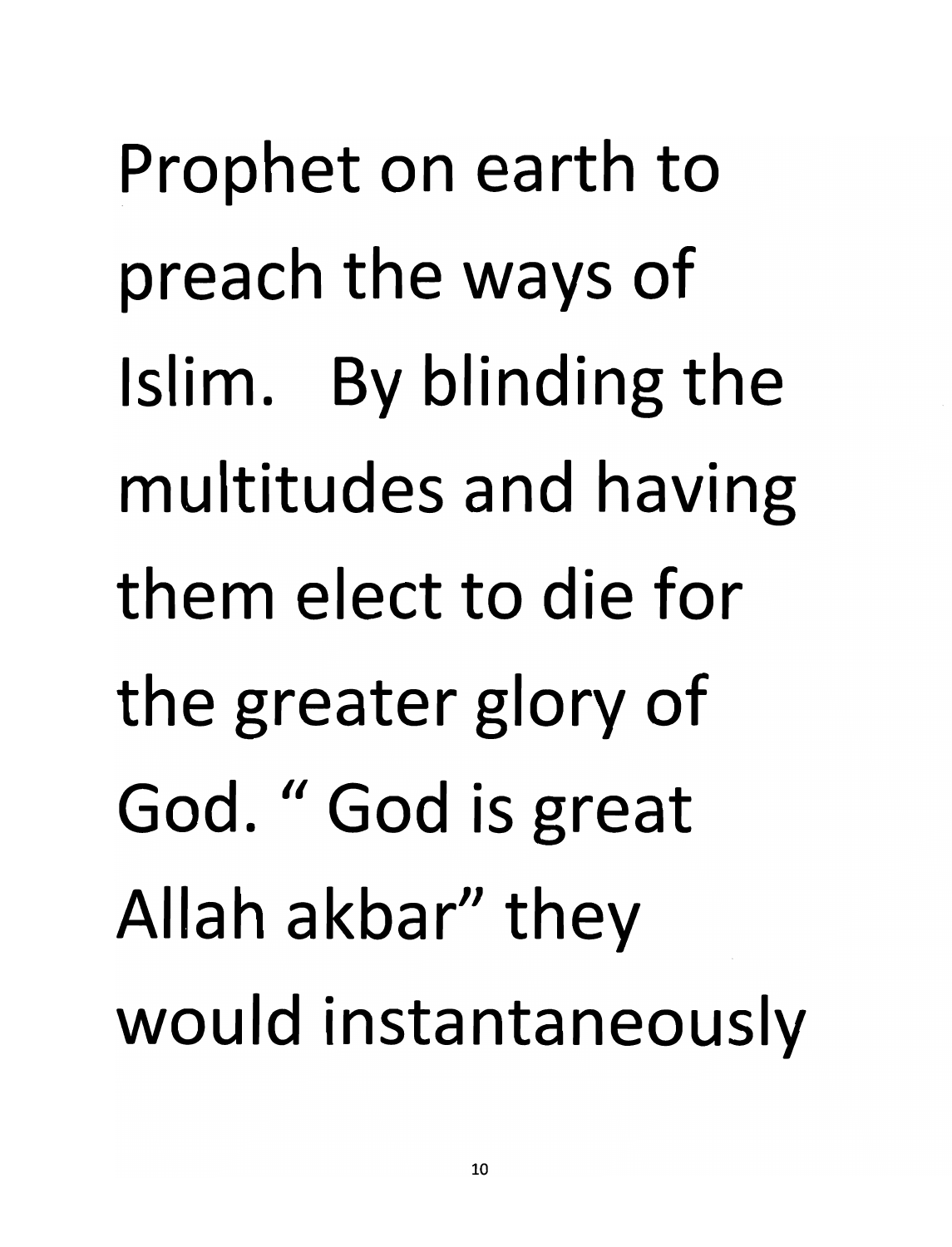merit to be a shadiah a martyr. They would merit 70-100 virgin females for male martyrs and 70-100 male virgins for female martyrs.

What a sexual delight. <sup>I</sup> did not know that sex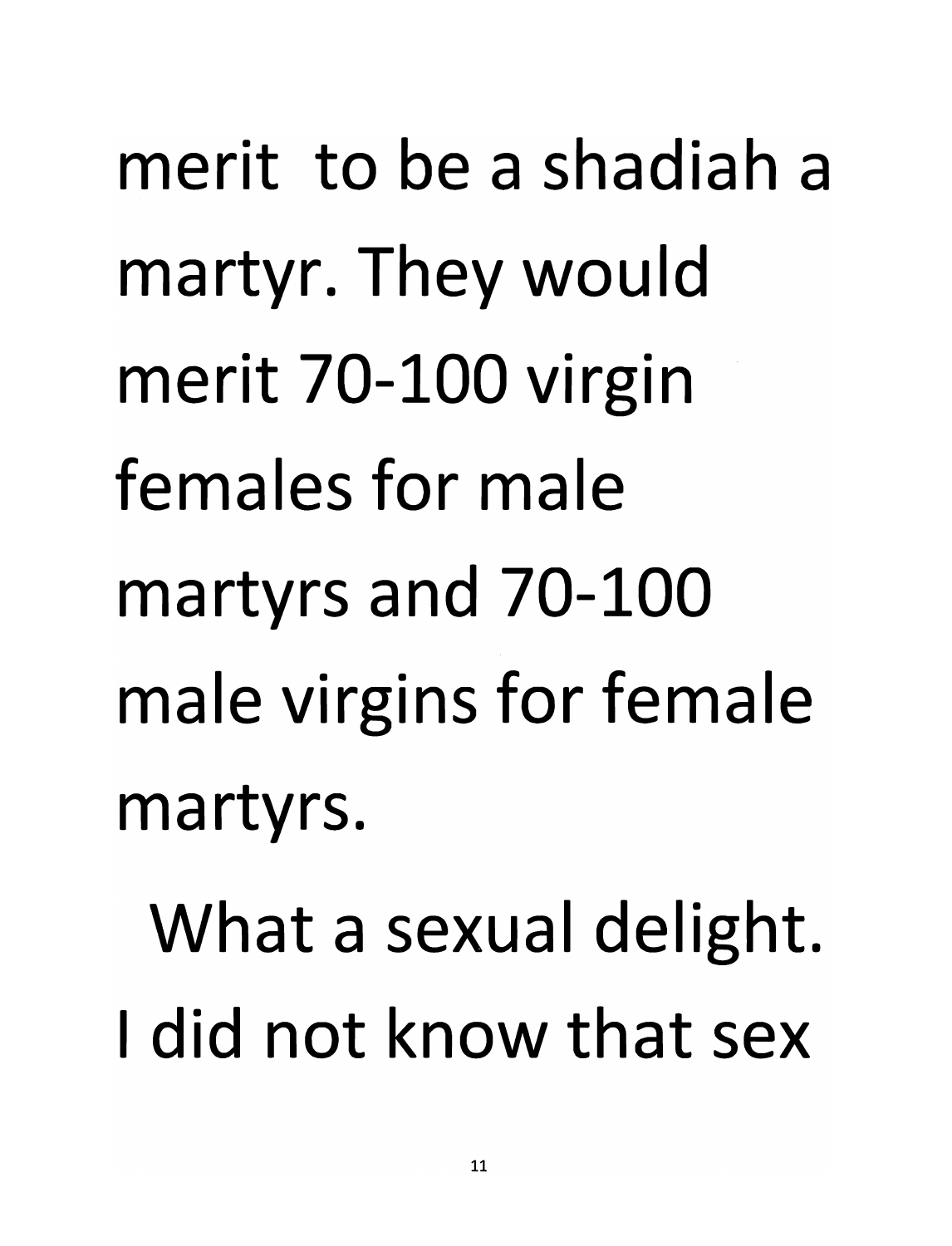was the reward for "martyr-doom." In that way religion is converted to be a destructive force. The Islim brand of " terrorist religion" is as deadly and corrupt as the European brand of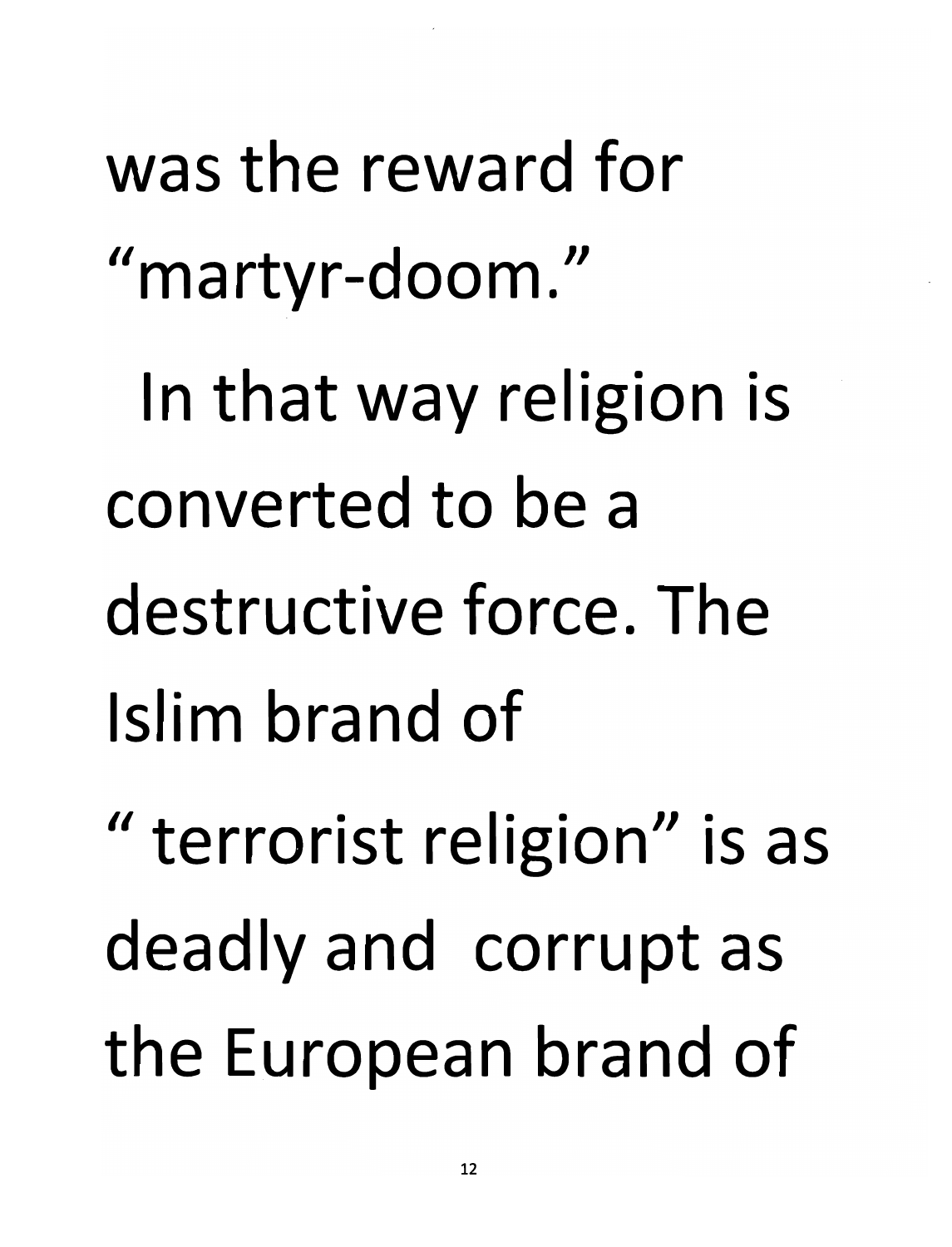corrupting the different streams of Catholic religion and the multitude -over300 or 3000 varietiesdifferent branches of Protestant Belief. It was men who

exploited the religion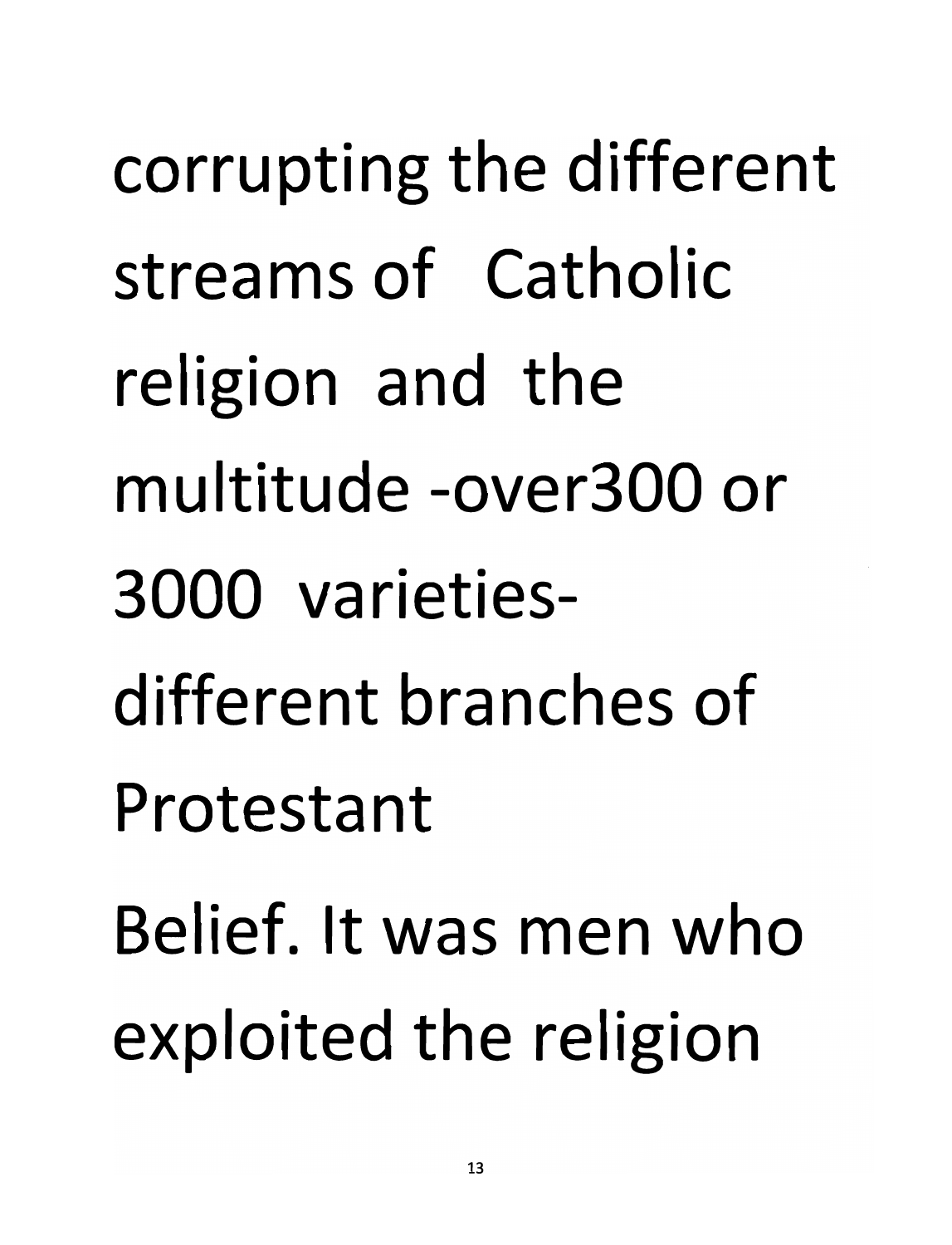and transformed them to become vehicles of genocide. The Europeans murdered billions of innocent people in their quest goal that they were the "chosen super people." They stole this title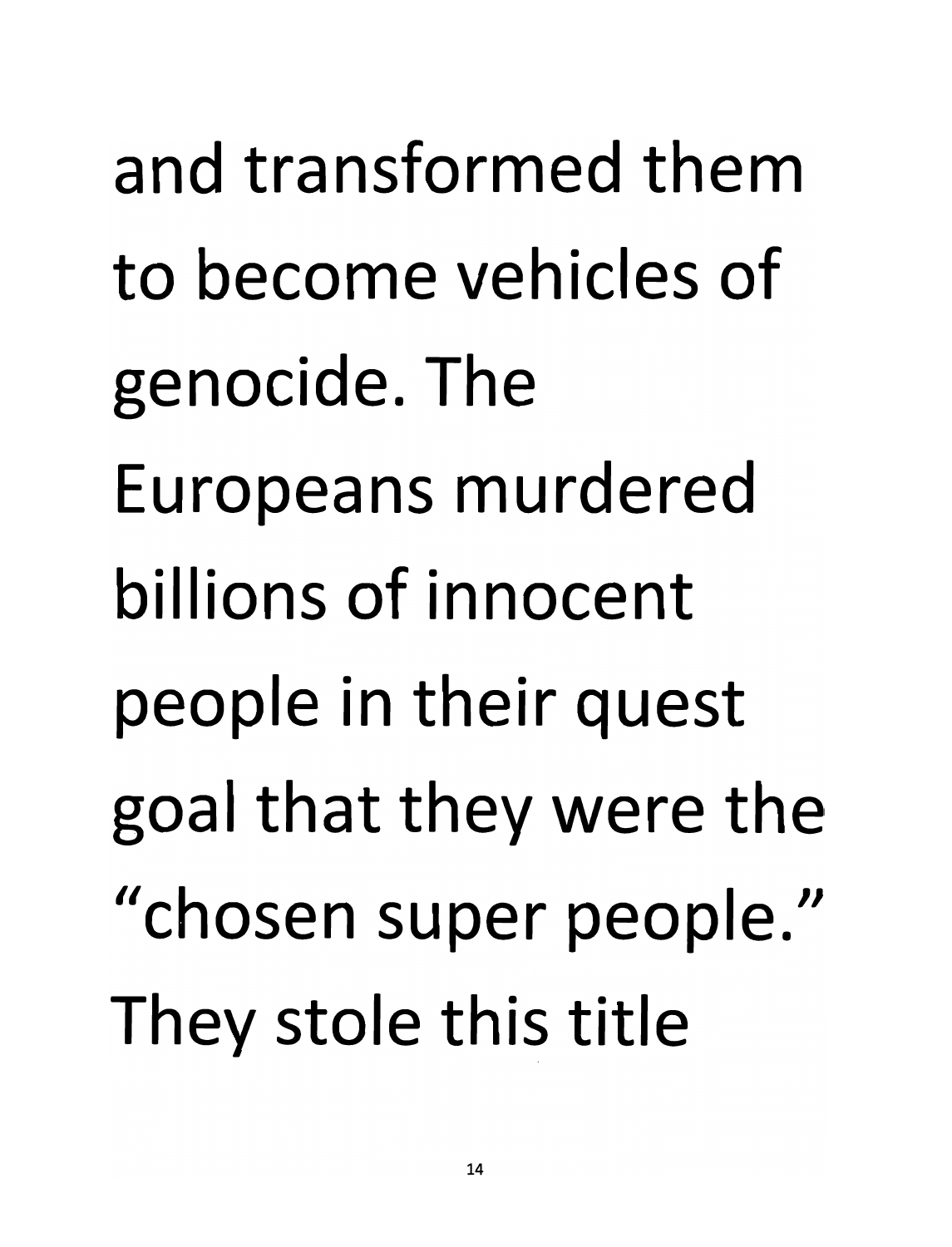*from the Jews. While Chosen for the Jew meant chosen by God to observe the Chukim defined above KOSHER LAWS TEFILIN SUKAH LULOV TEFININ PRAYER FASTING TAHAROT HAMISHPOCHO NOT*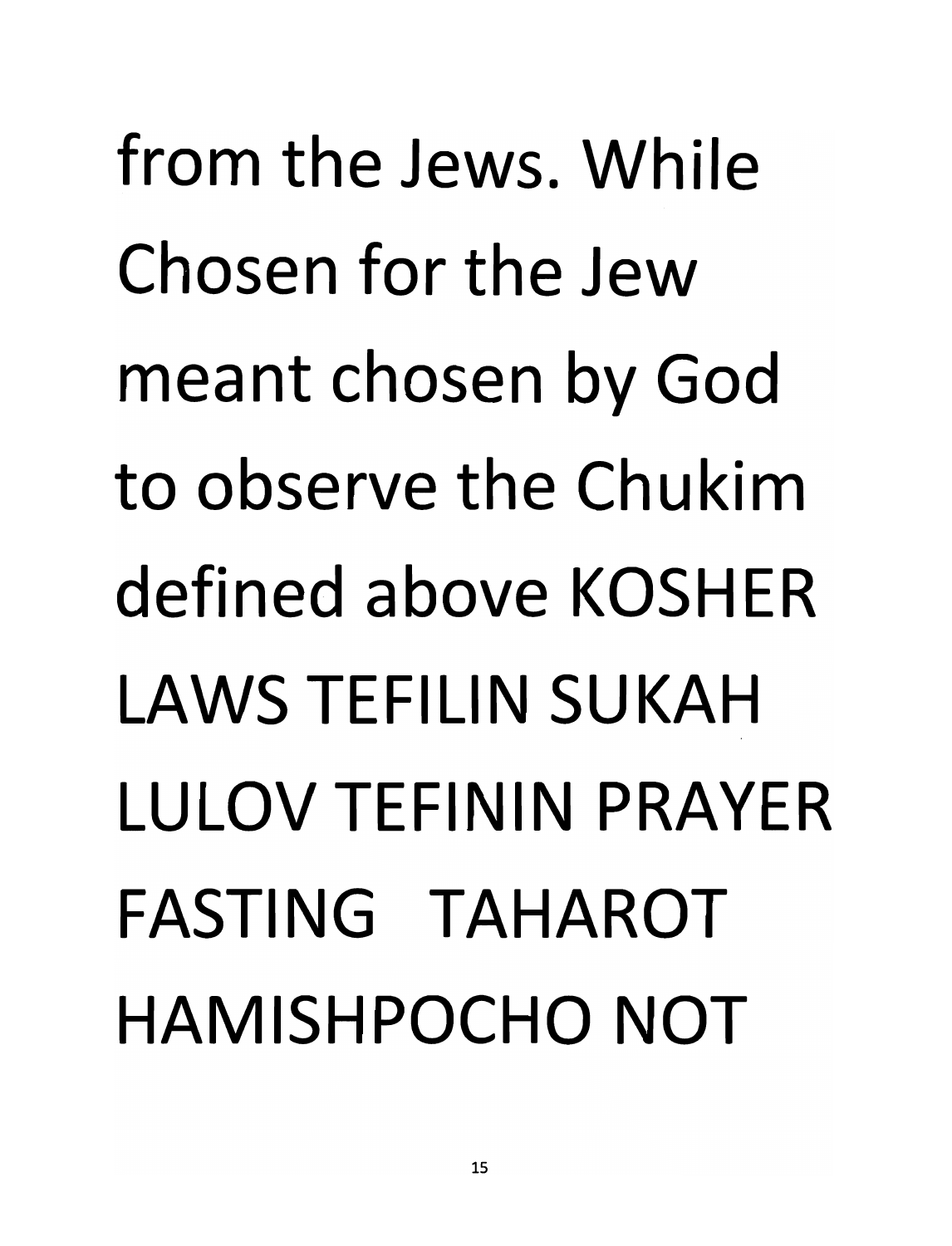# *OBLIGATORY FOR NON JEWS. NON JEWS MERIED ETERNITY AND HEAVEN IF THEY OBSERVED THE CIVIL CRIMINAL LEGISLATION OF THEIR STATE NATION. There was no*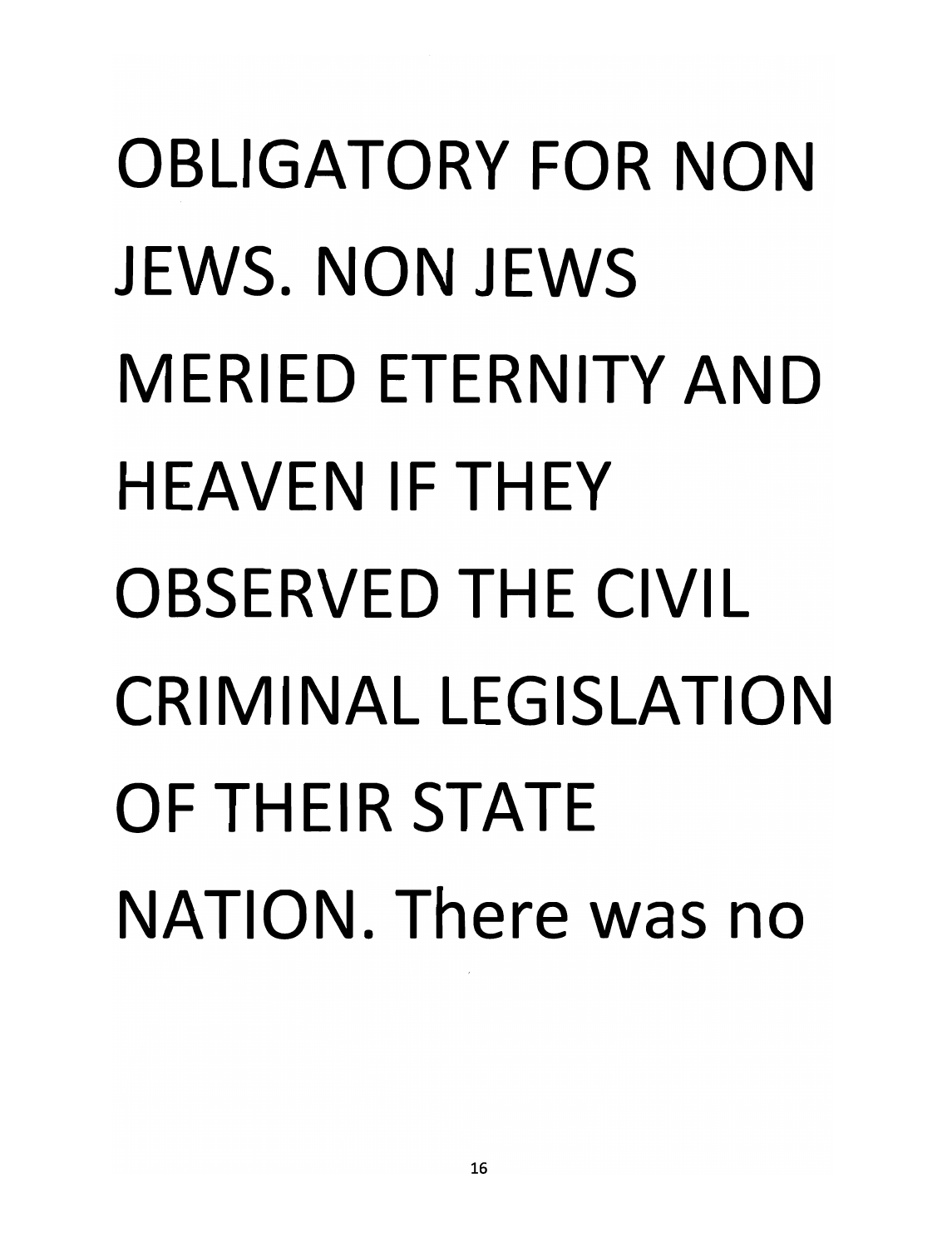defference of rewards for the Jew or non Jew. The European stole the title of "chosen" from the Jew and self crowned themselves as the "chosen" Because they accepted the concept of Jesus being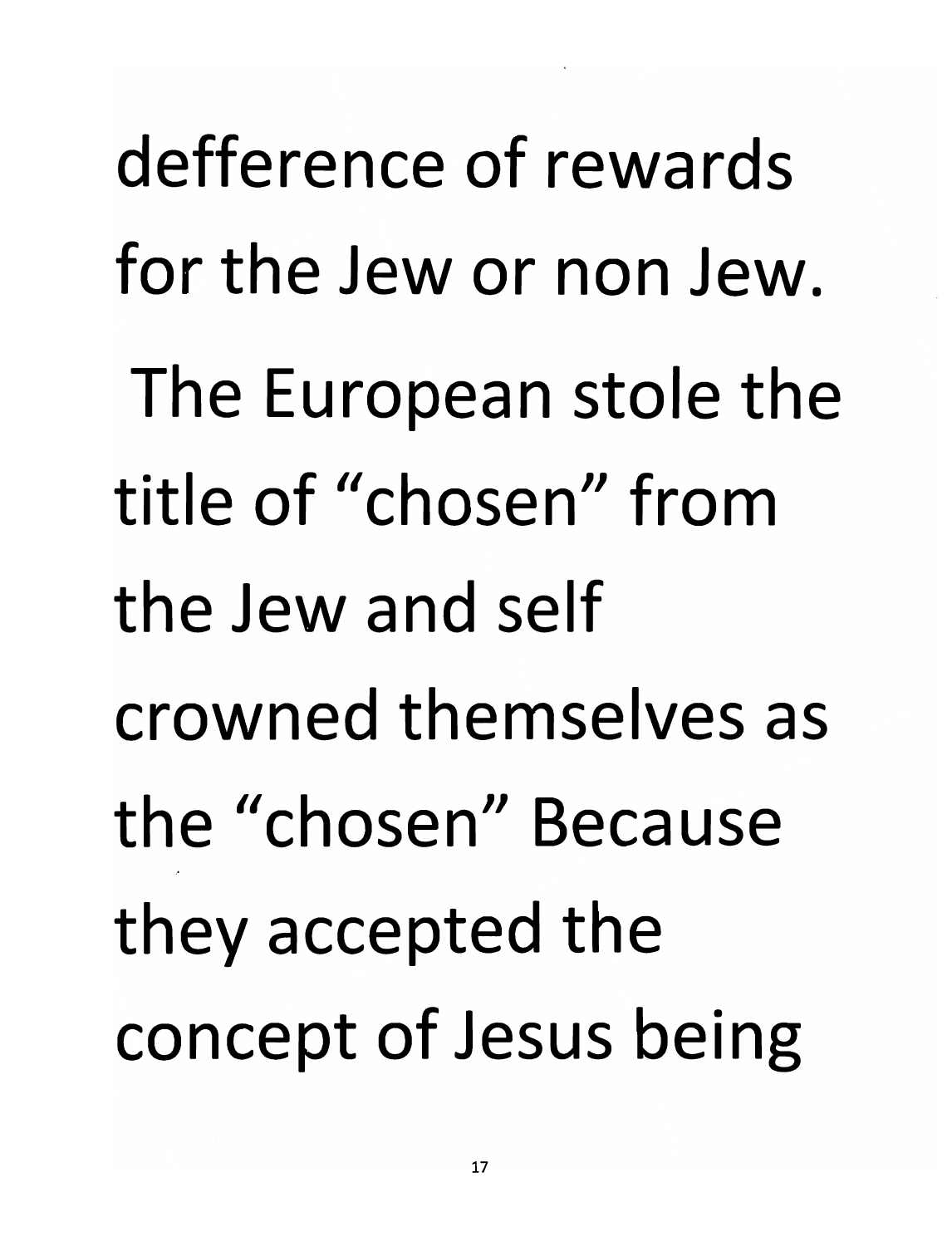# *the son of God and God Himself. THESE EUROPEANS APPOINTED THEMSELVES AND THE CHURCH LEADERS WHO WOULD AGREE TO SUPPORT THEIR INPERIAL GOALS TO*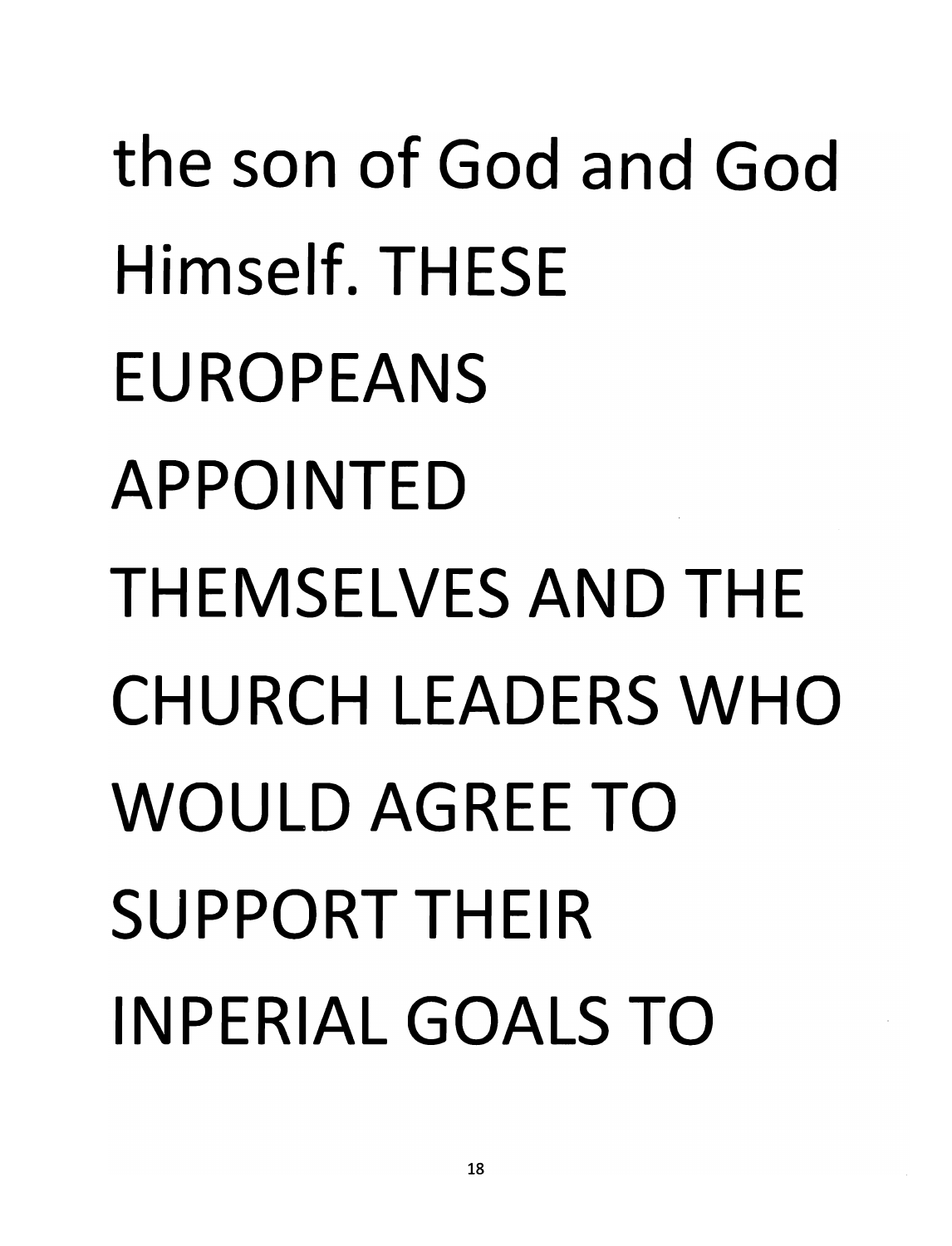*CONDEMN ALL THEIR SUBJESTS TO MISERY AND CORRUPTION. The Church blinded and kept the multitude in a slumber promising them a glorious after life next to Jesus if they would not question*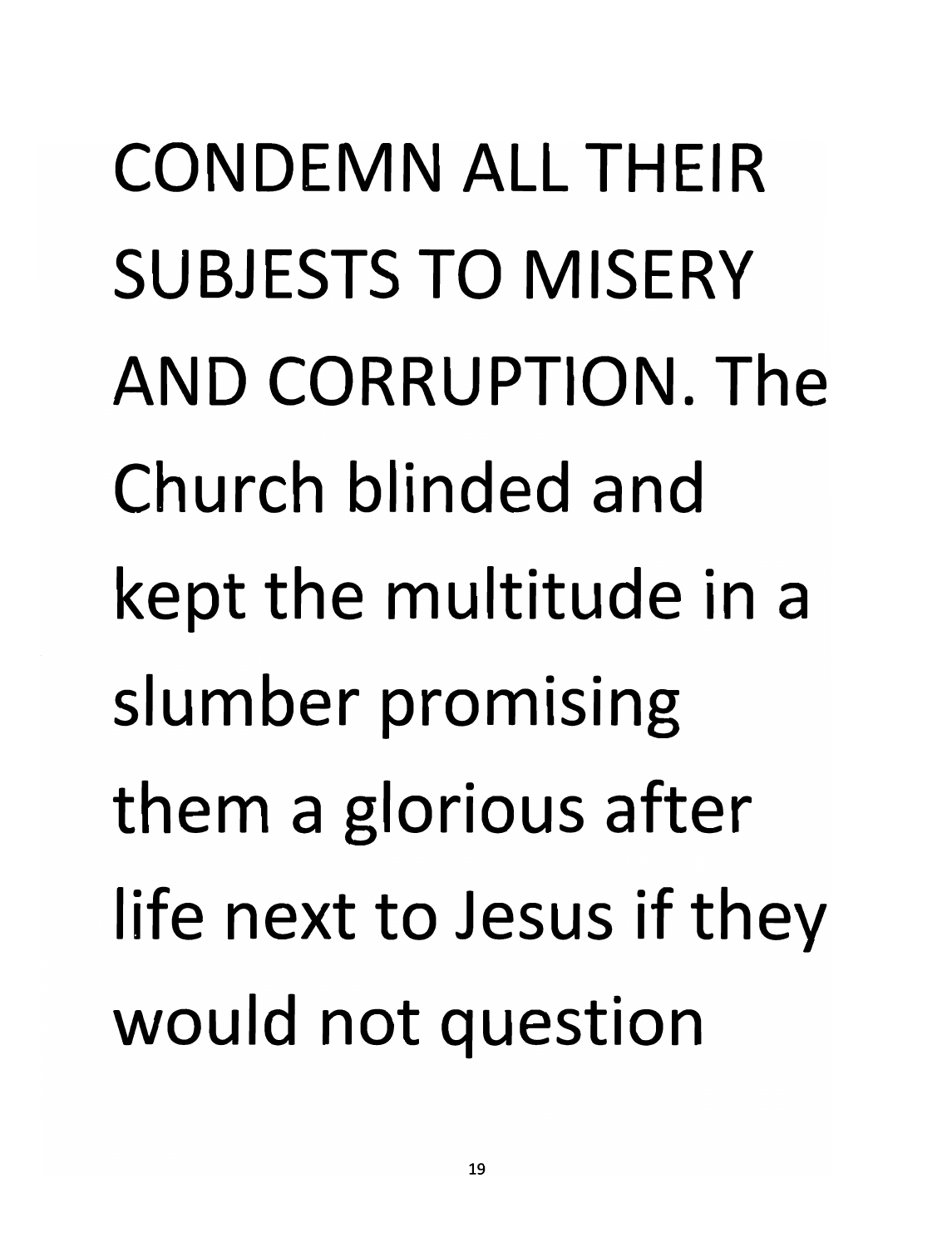their present plight and misery. Questioning and attempts to improve their status were punished by burning alive. This continued until the 17 century until the RENNAISSANCE UNTIL *th*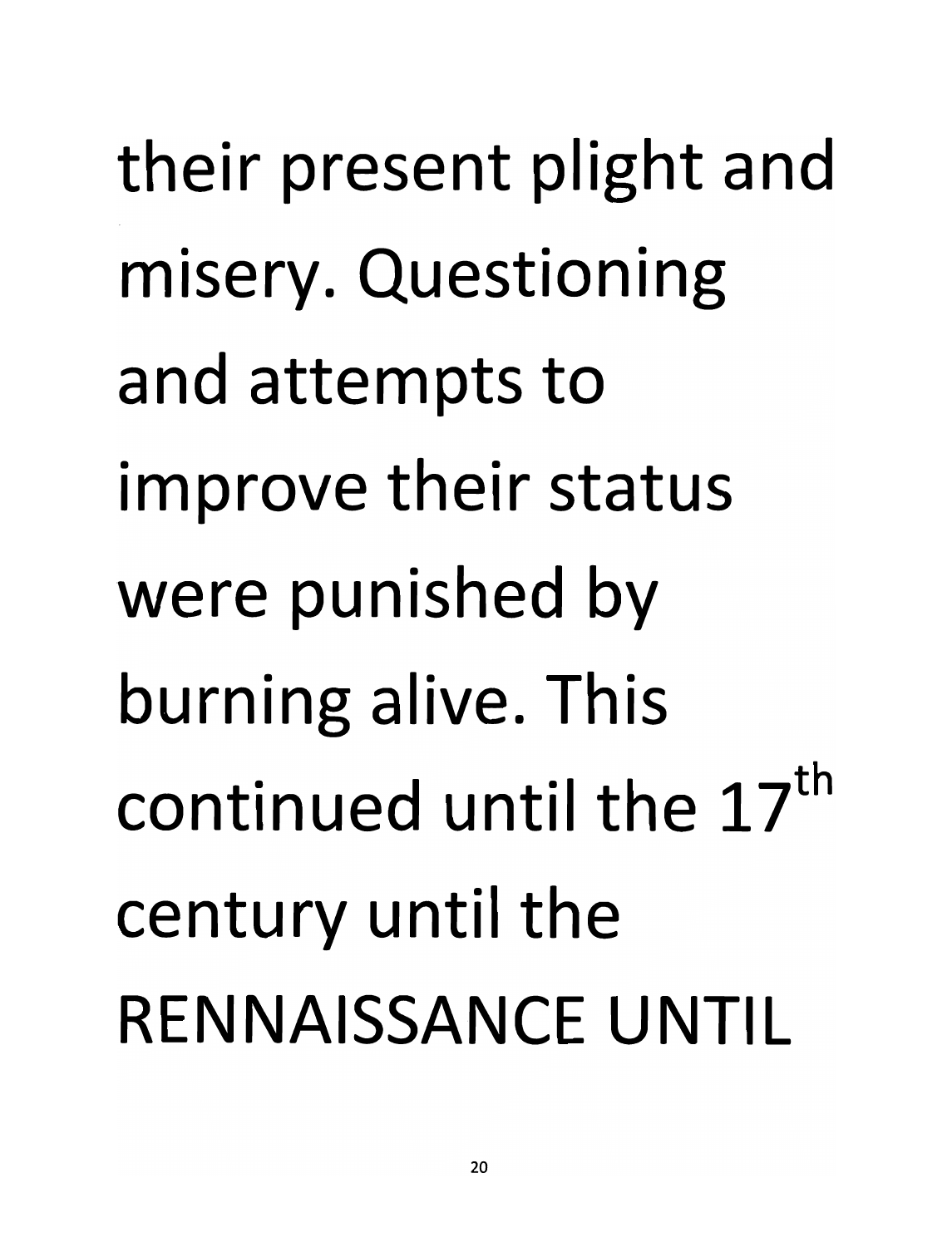## *THE AMERICAN AND FRENCH REVOLUTION. THEN THE POISONOUS SNAKE THE CHURCH AND RELIGIOUS TYRANNY WAS FINALLY STIFLED.*

*Jew served as the emissaries of the*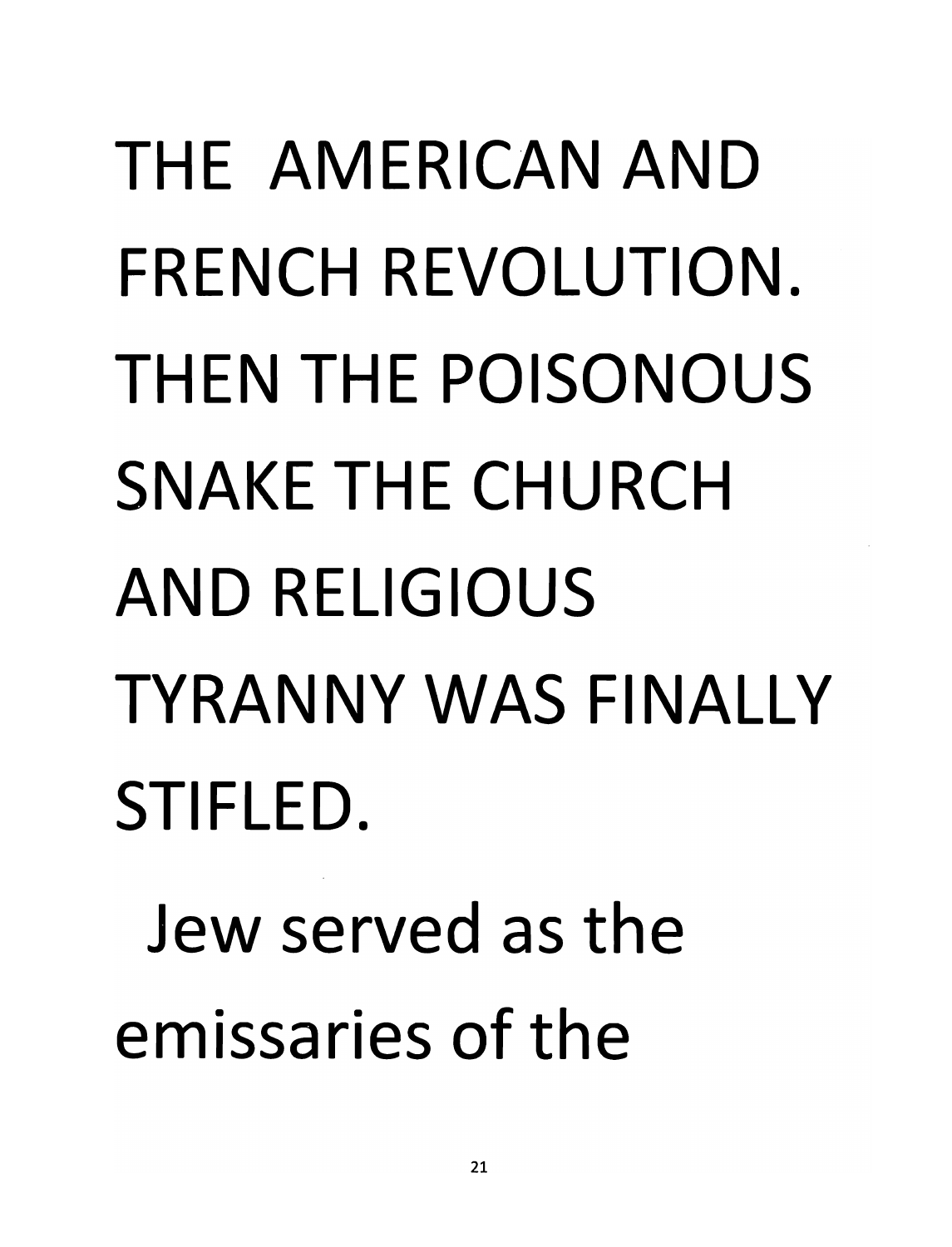stifling of the Catholic hegemony. Jews provided Protestant leaders Martin Luther with accurate translations of the Hebrew Bible. Martin Luther displayed his gratitude before his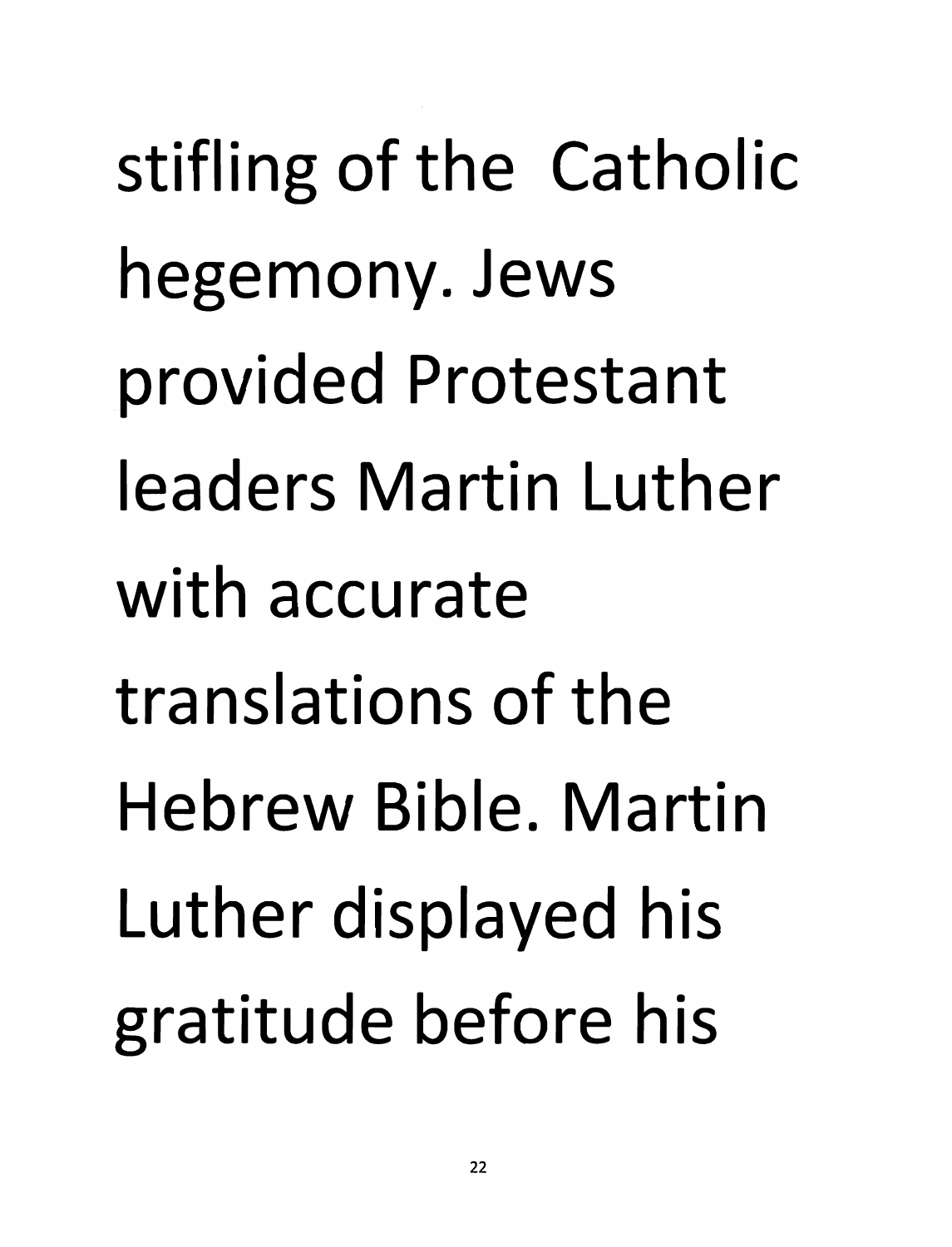*own death by writing 2 Anti Semitic books "the Jew and his lies "and "hashem hameforush." In these 2 books Luther urges his followers to burn all Jewish holy books and synaoguges, banish all*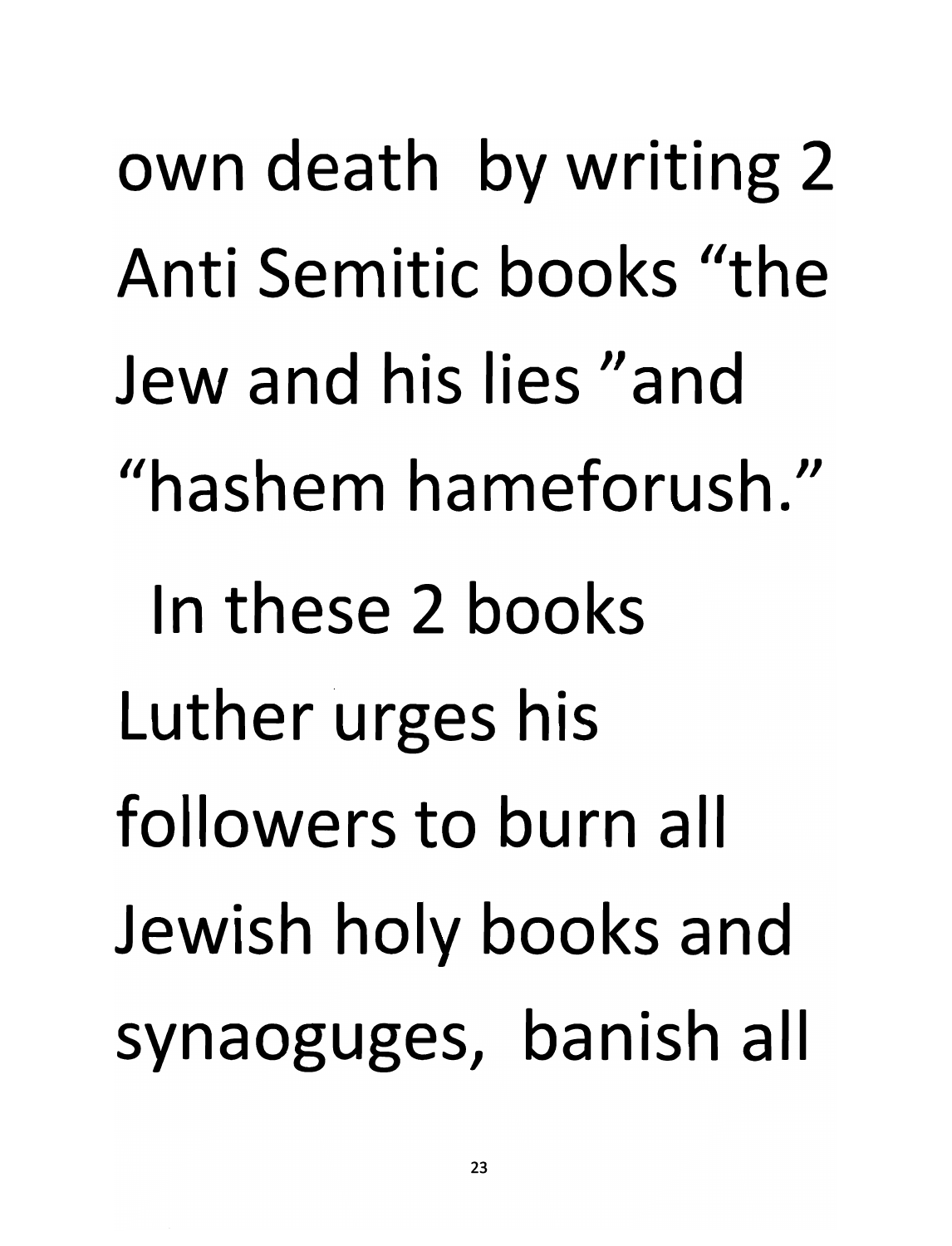Jews and kill all Jews who refuse to convert to his brand of Christianity. This mantra was developed and applied against other Christians who questioned the interpretation of the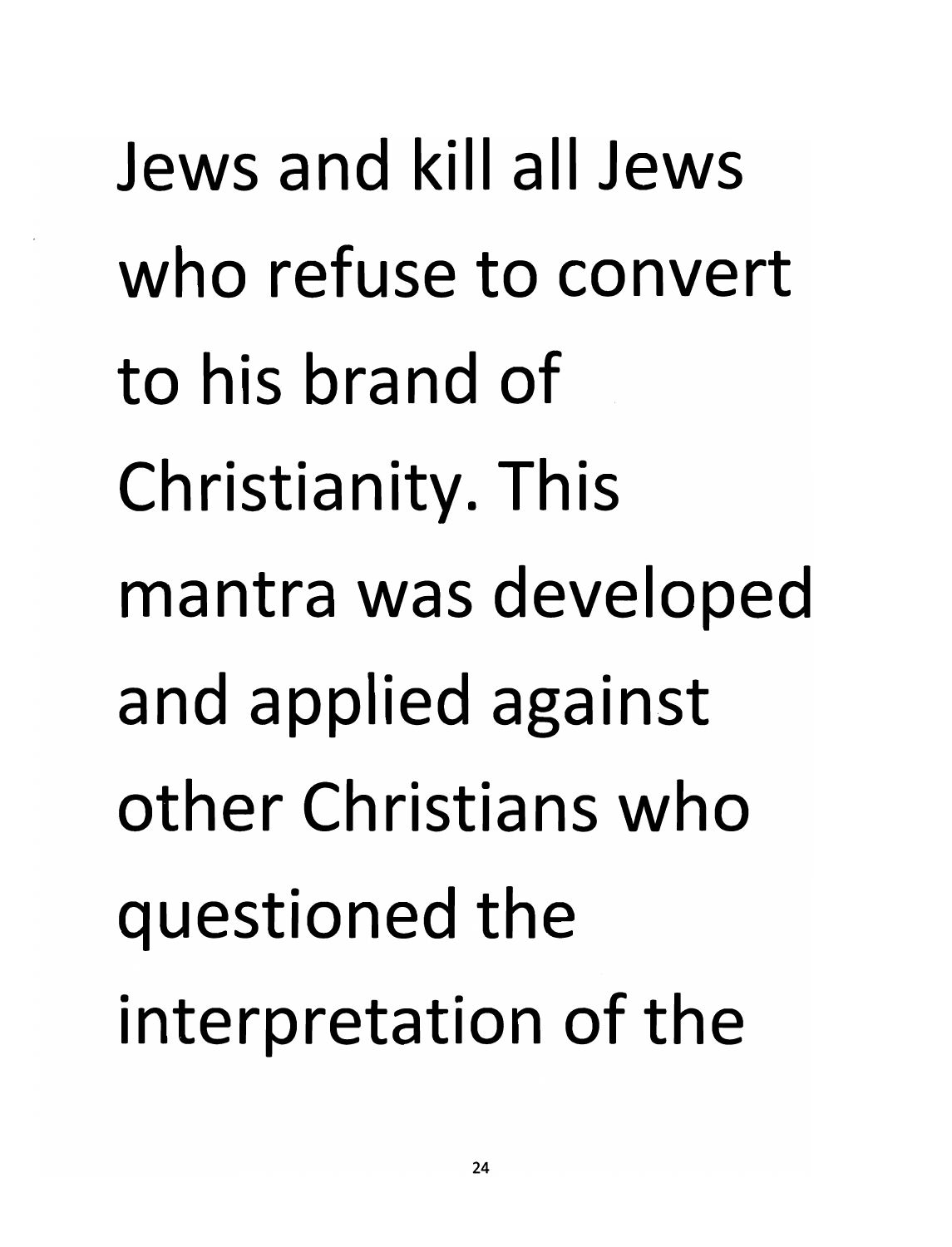Bible of their leaders. Thousands and millions of Christians were burned alive stangled hung for daring to question the "super minds "of their leaders. Luther was partly responsible and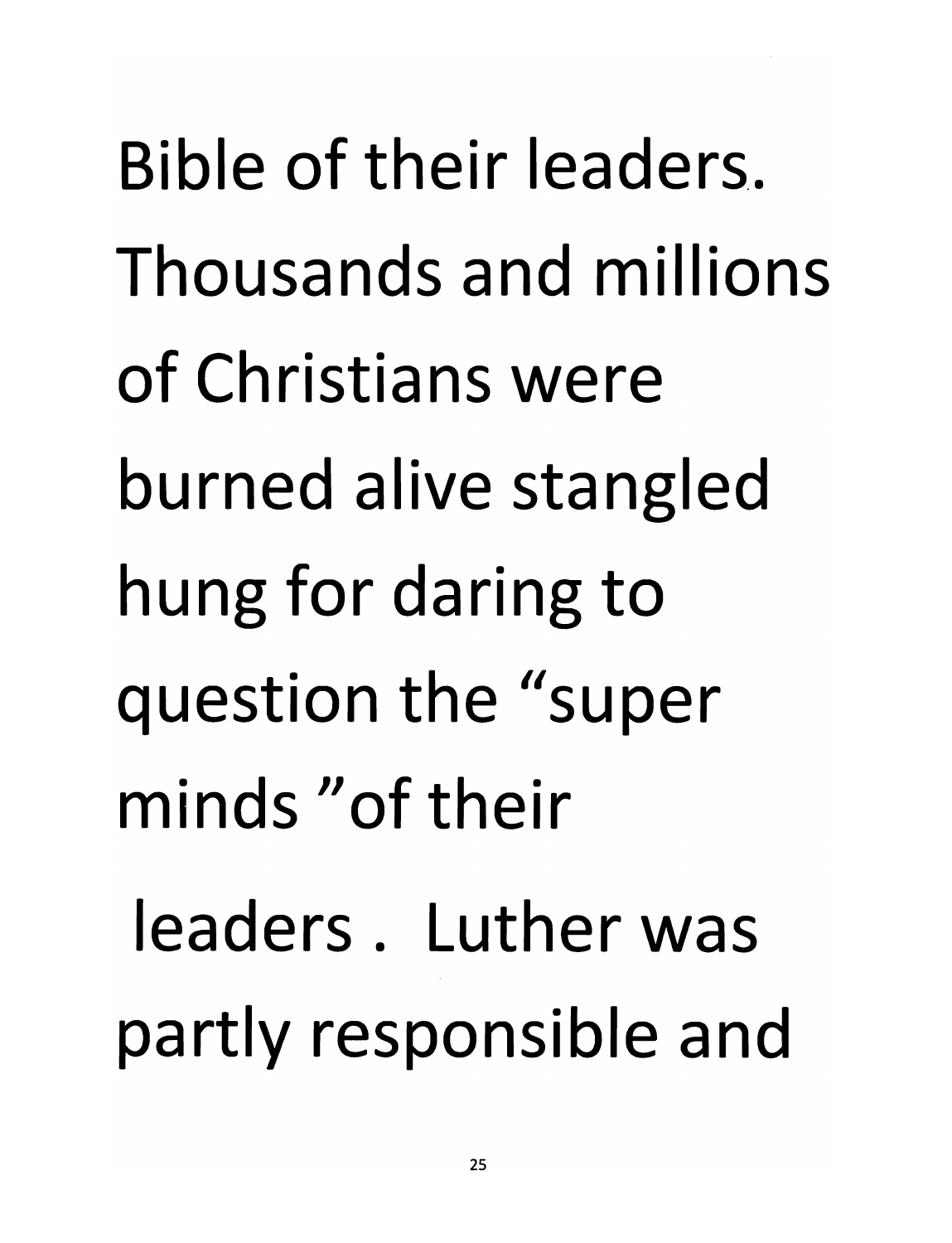shared the blame for the 1300 year wars of Protestants against Catholics. Millions of people were killed on each side- in the name of which brand of Christianity better represented who and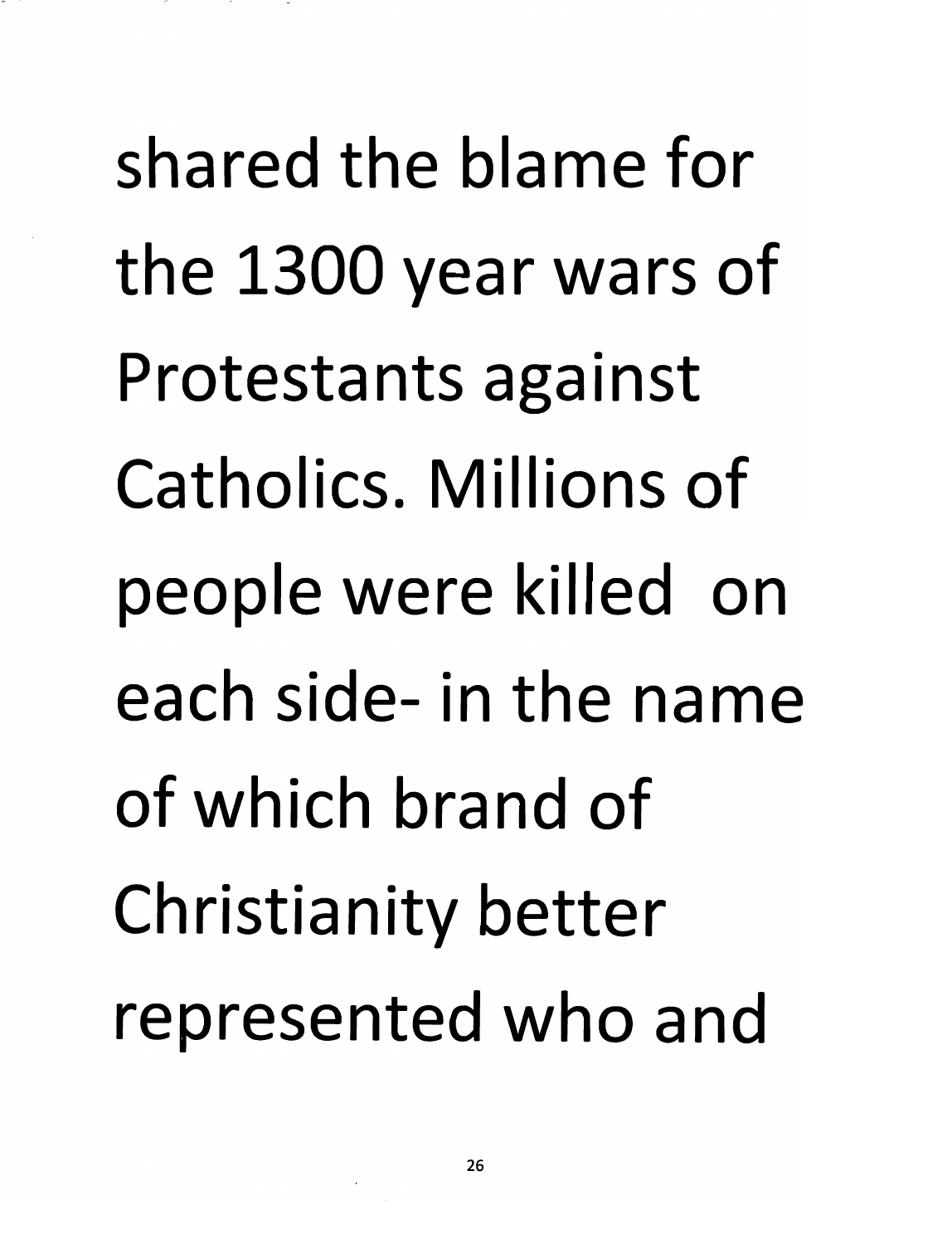*what Jesus Christ was. Does this sound familiar with the brand of religion ISIS is presently espousing? Religion again has become the opium of the masses. The Communist manifesto*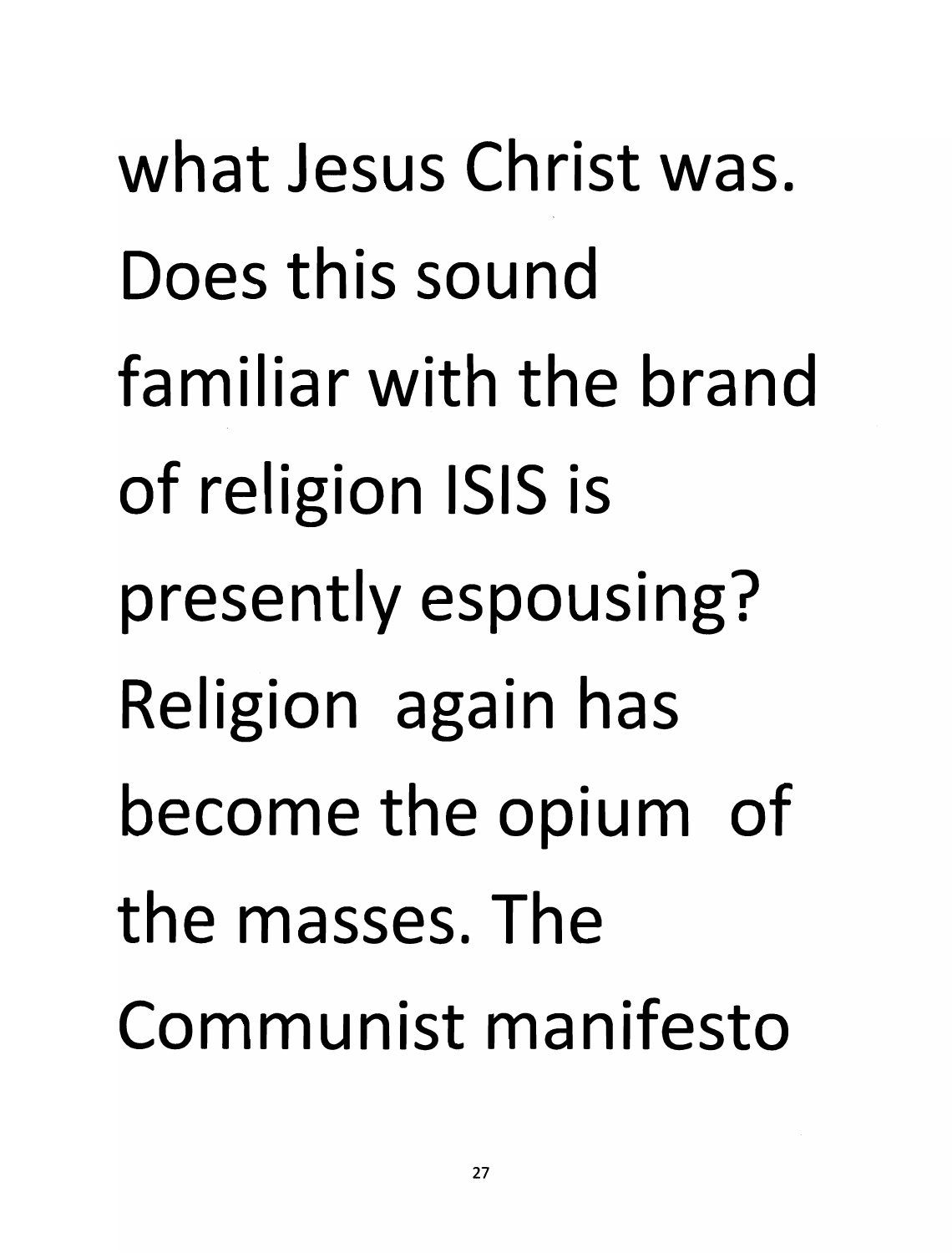proclaimed that "religion is the opium of the masses. *//*

All mankind must recognize that all religion comes from the Jew. God elected the Jew as His chosen. God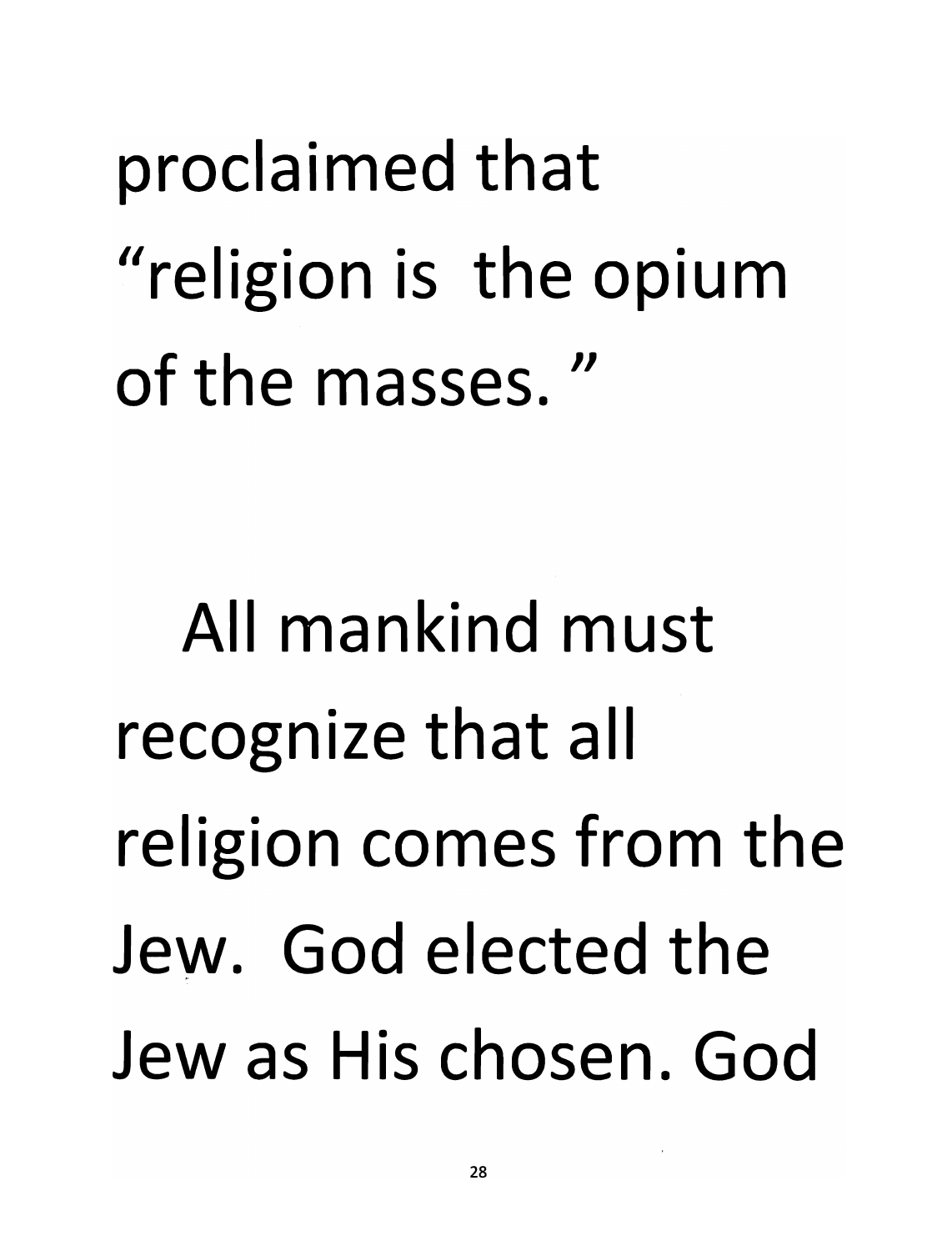*who is Eternal does not change His mind. God is not a human who is here today and gone the next instant. God gave all of historical Israel- Jerusalem Judea Samaria Golan Gaza for the Jewish people. It is*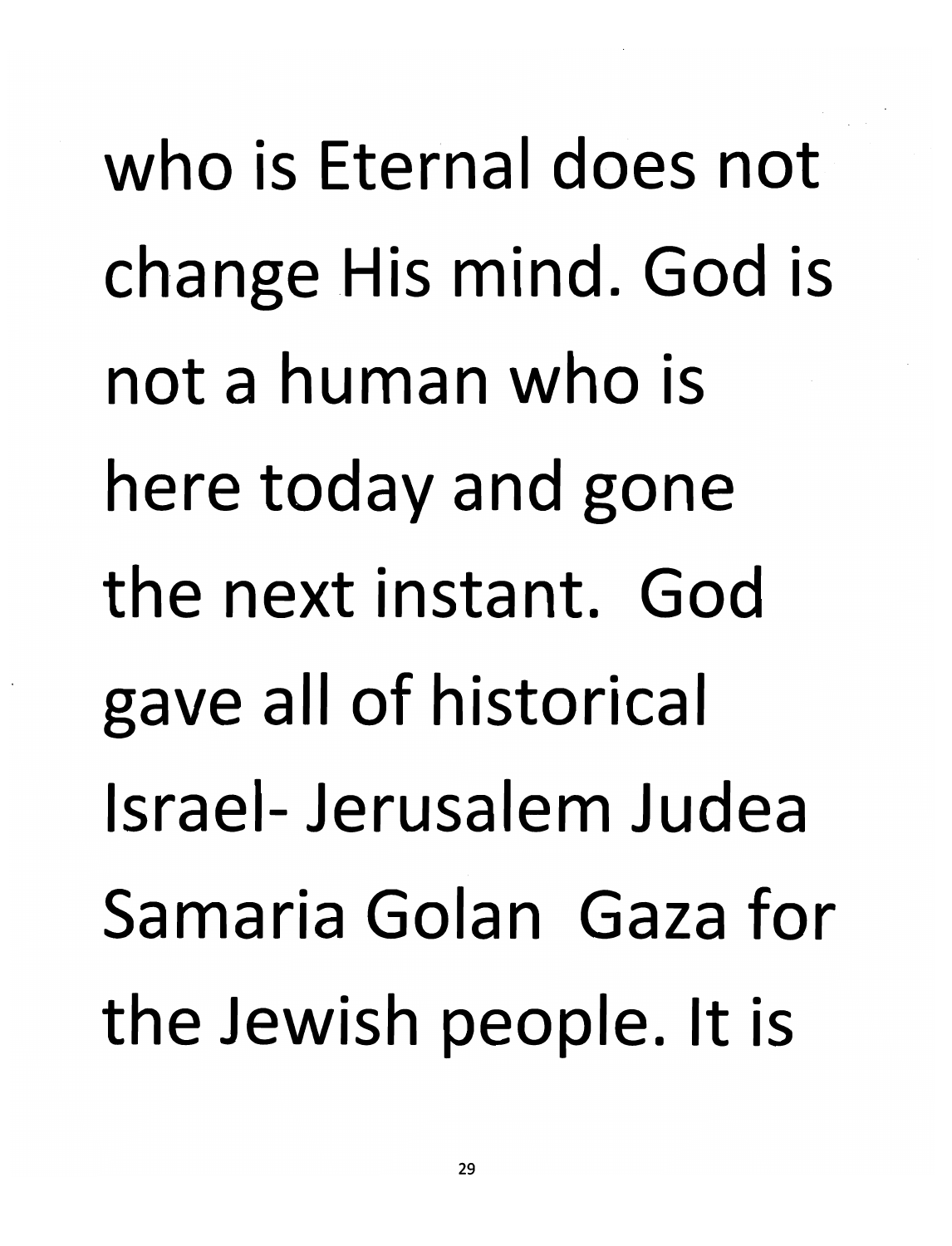God THAT IS THE One to be confronted for all who want preach and fight for a Palestinian state. To negate this premise that all of Israel belongs only for the Jewish people is akin as cursing and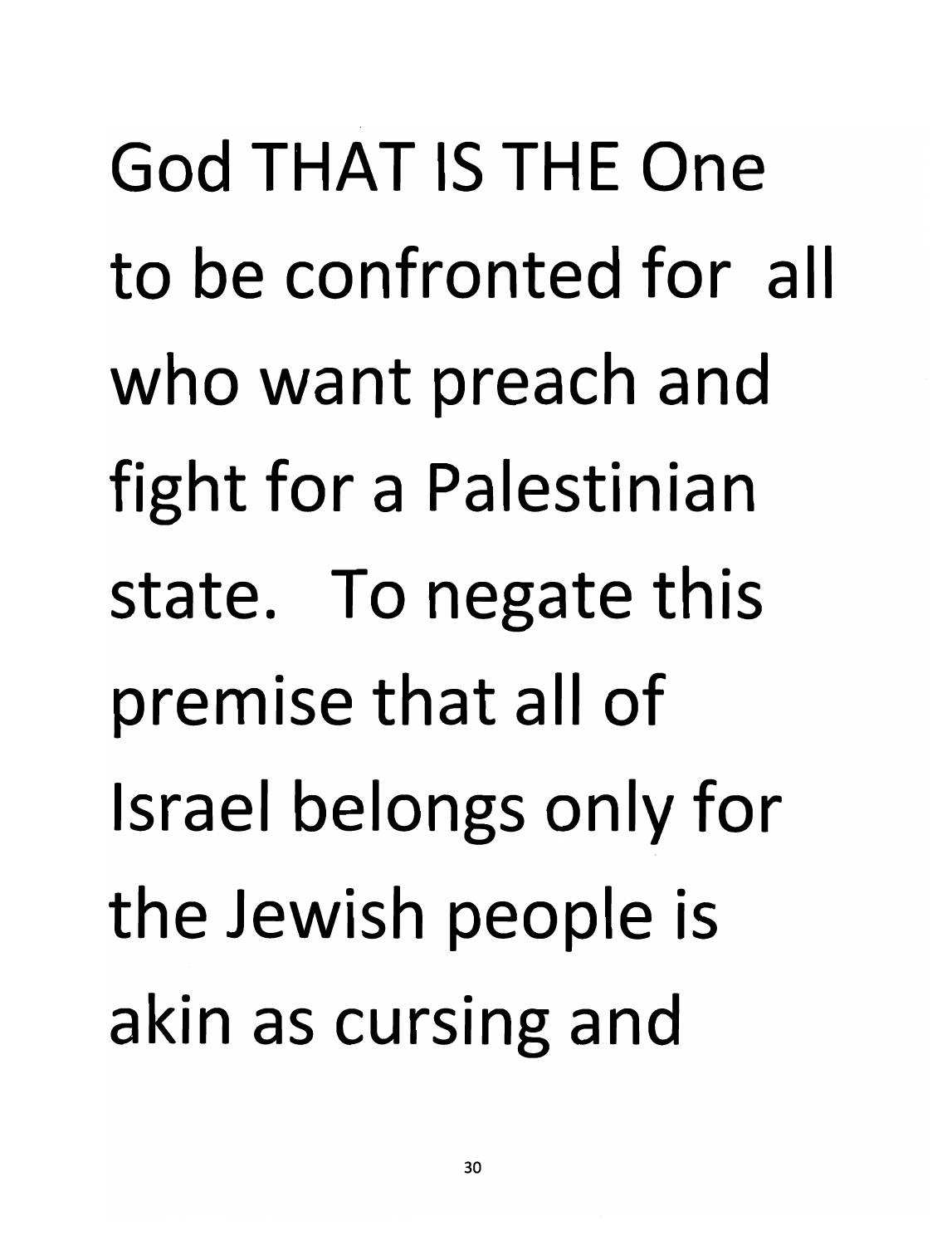## denying God and what is written in the Bible. See my books 49 50 51 52 52 54 55 56 57 58 59 60 61 62.

"Netzech Yisroel lo Ishaker. The eternal of Israel does not lie." Nor does He die [rhimes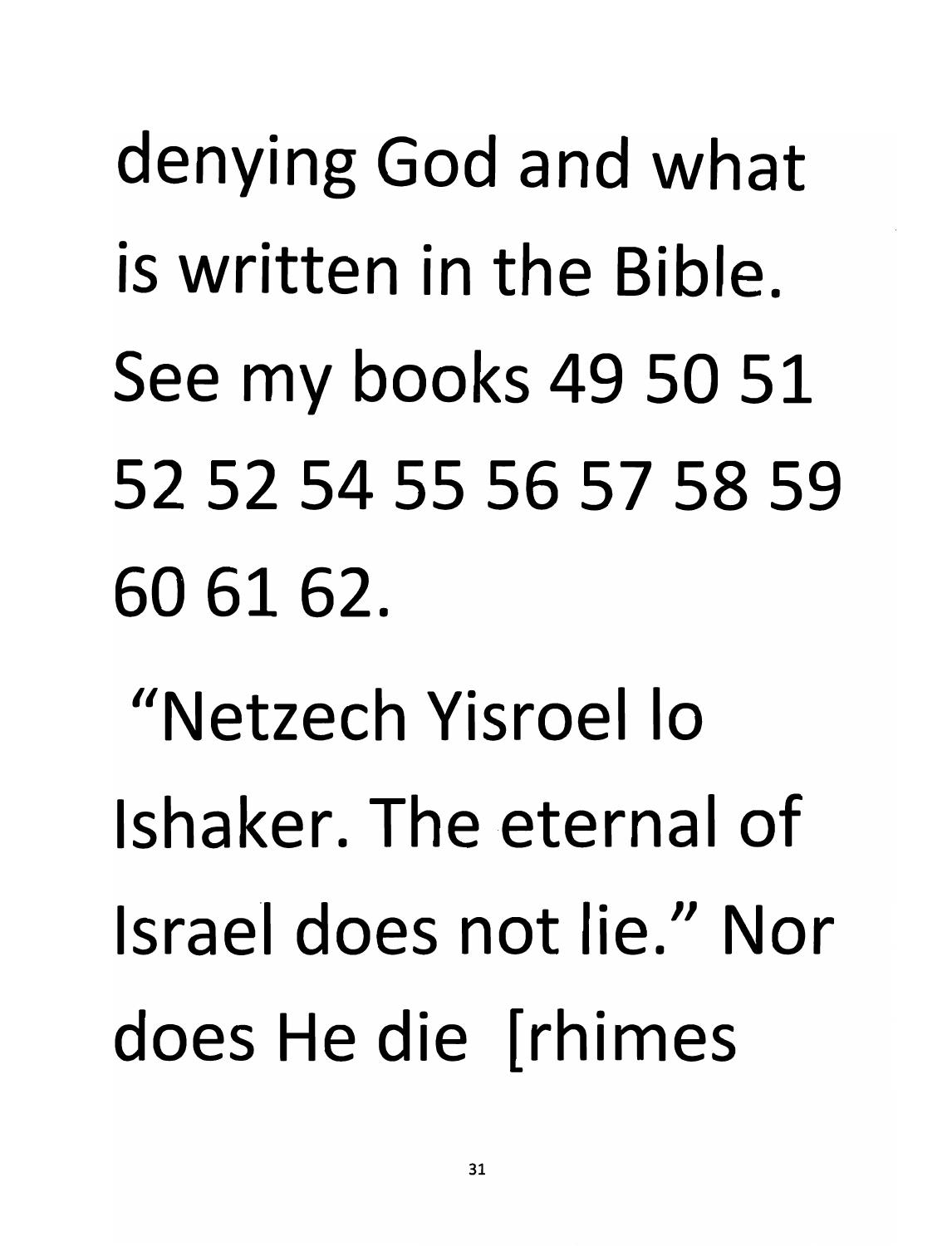*with lies] and his words do not die or change, b The protagonists of the Protestant churches or Catholic Churches WILL DIE BECAUSE THEY LIE THAT HISTORICAL ISRAEL IS NOT FOR JEWS.*